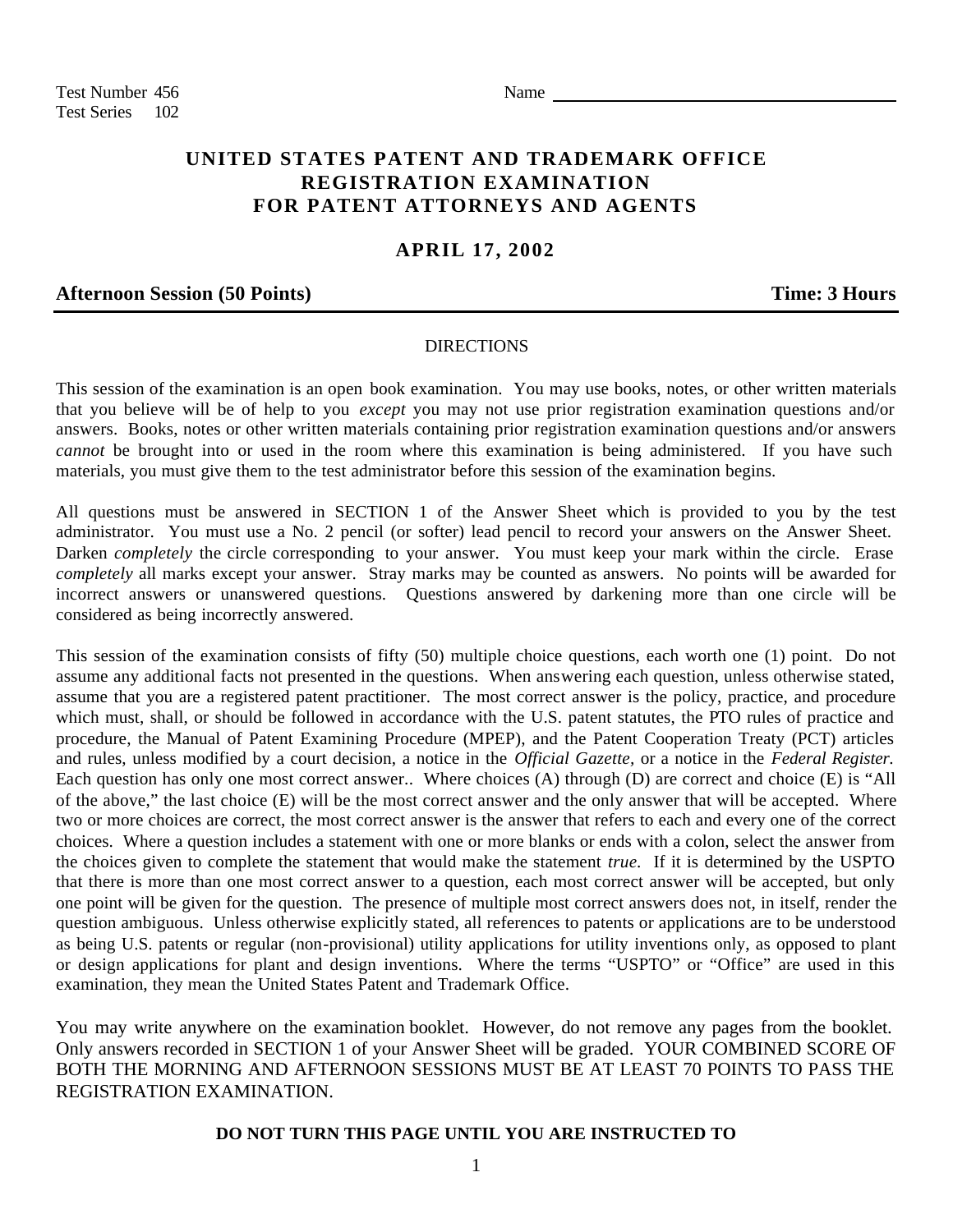This examination addresses statutes and rules that have been changed as a result of the enactment of the American Inventors Protection Act of 1999, Pub. L. No. 106-113 ("Act"). The  $8<sup>th</sup>$  Edition of the Manual of Patent Examining Procedure should be used. The examination will apply rules that are in effect as April 1, 2002. The rule changes are posted under the heading "Recent Patent-Related Notices" on the USPTO web site (www.uspto.gov/web/offices/pac/dapp/ogsheet.html). A group of rule changes,  $(www.uspto.gov/web/offices/pac/dapp/ogsheet.html).$ published in 67 Federal Regulations 520 (January 4, 2002) under the name "Revision of the Time Limit for National Stage Commencement in the United States for Patent Cooperation Treaty Applications," will be in effect on April 1, 2002. This rule change is also available at the USPTO web site cited above under the heading "Recent Patent Related Notices."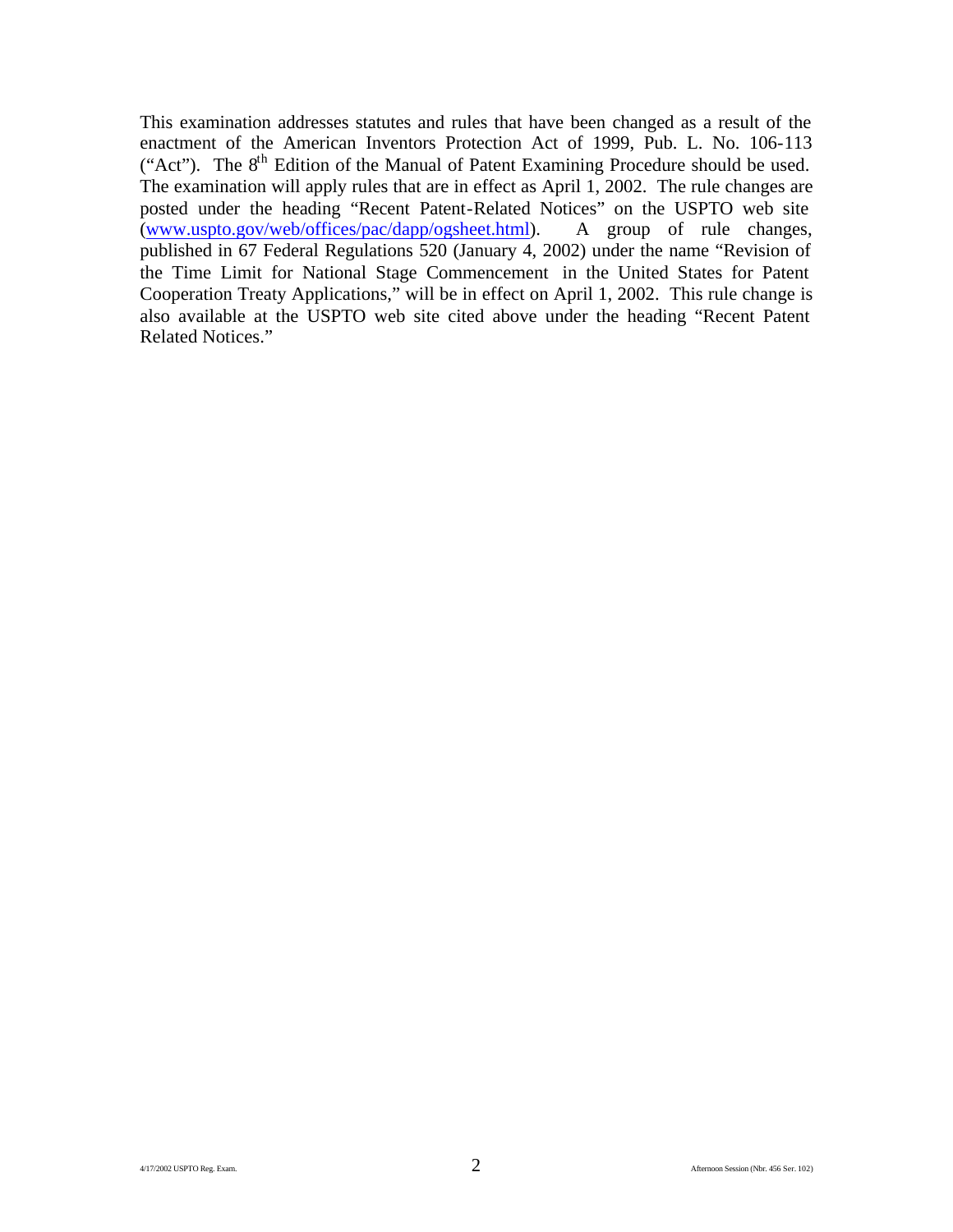1. Mr. Block, the inventor, files an application with the USPTO on January 2, 2001 containing a single claim for his invention: a new bouncing ball called "O." As part of his duty of disclosure, he also files a copy of a written agreement that he and Mrs. Cone signed on January 2, 1998. The agreement states, in its entirety, that "Mr. Block will transfer my new bouncing ball 'O' to Mrs. Cone for experimental uses only to perfect the ball's bounce. Mr. Block retains full control over the new bouncing ball 'O.'" The primary examiner has no evidence that the ball was ever actually delivered to Cone.

On June 2, 2001, Block receives an Office action dated June 4, 2001 from the primary examiner. The examiner has rejected Block's claim only under 35 U.S.C. § 102(b). The examiner explains in the Office action that "the 1998 written agreement signed by Block and Cone proves that the new bouncing ball 'O' was in public use more than one year prior to the January 2, 2001 filing date of the application." Block believes he is entitled to a patent for his new bouncing ball "O." How should Block respond to the rejection of his claim?

- (A) Block should give up because the agreement is dated more than one year before the filing date of the application and that is enough to statutorily bar Block from getting a patent under 35 U.S.C. § 102(b).
- (B) Block should respond by arguing that although the agreement was signed more than one year prior to the filing date of the application, it was never published and therefore cannot be relied upon as a "printed publication" under 35 U.S.C. § 102(b).
- (C) Block should respond by presenting evidence by way of an oath or declaration of experimental use and arguing that any use of the ball by Cone would have been experimental use, not "public" use.
- (D) Block should respond by arguing the agreement was signed by him, the same person who filed the application, which means that the invention was not "known or used by others in this country."
- (E) Block should respond by arguing that even though the agreement may suggest that the ball was in use more than one year prior to the filing of the application, it does not indicate that the ball was put on sale in this country.

2. For purposes of determining whether a request for continued examination is in accordance with proper USPTO rules and procedure, in which of the following situations will prosecution be considered closed?

- (A) The last Office action is a final rejection.
- (B) The last Office action is an Office action under *Ex Parte Quayle*.
- (C) A notice of allowance has issued following a reply to a first Office action.
- (D) The application is under appeal.
- (E) All of the above.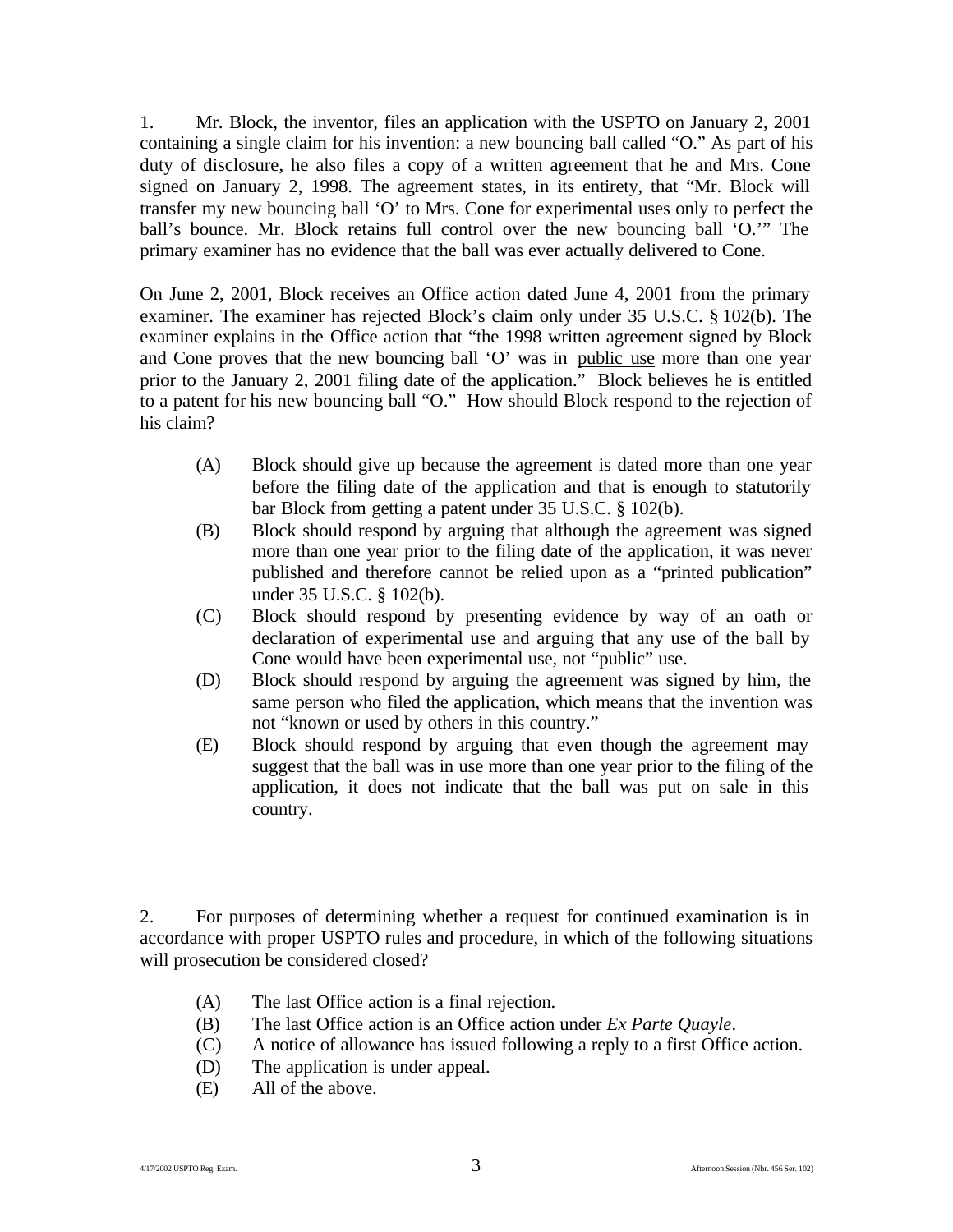3. When filing a reissue application in November 2001 for the purpose of expanding the scope of the original patent claims, which of the following would not be in accordance with the USPTO rules of practice and procedure?

- (A) The specification, including the claims, of the patent for which reissue is requested, must be furnished in the form of a copy of the printed patent, in double column format, each page on only one side of a single sheet of paper.
- (B) Applicant's intent to broaden the scope of the claims can be made known in a reissue application filed within 2 years of the patent grant date by presenting in the application when filed new or amended claims.
- (C) Any amendments made to the original patent by physically incorporating the changes within the specification or by way of a preliminary amendment must comply with the revised amendment practice of 37 CFR 1.121(b) and (c) and include appropriate "clean" and "marked-up" versions of the paragraphs or claims being amended.
- (D) Applicant's intent to broaden the scope of the claims can be made in a reissue application filed within 2 years of the patent grant date by specifying in the reissue declaration as one of the errors on which the reissue is based is that applicant claimed less than he had a right to claim.
- (E) None of the above.

4. Assume that conception of applicant's complex invention occurred prior to the date of the reference, but reduction to practice occurred after the date of the reference. Which of the following is sufficient to overcome the reference in accordance with proper USPTO practice and procedure?

- (A) In a 37 CFR 1.131 affidavit or declaration, it is sufficient to allege that applicant or patent owner has been diligent.
- (B) In a 37 CFR 1.131 affidavit or declaration, it is sufficient to clearly establish conception of the invention prior to the effective date of the reference, and diligence from just prior to the effective date of the reference to actual reduction to practice. The presence of a lapse of time between the reduction to practice of an invention and the filing of an application thereon is not relevant.
- (C) In a 37 CFR 1.131 affidavit or declaration, it is sufficient to clearly establish conception of the invention prior to the effective date of the reference. Diligence need not be considered.
- (D) In a 37 CFR 1.131 affidavit or declaration, it is sufficient to show conception and reduction to practice in any country.
- (E) In a 37 CFR 1.131 affidavit or declaration, it is always sufficient to prove actual reduction to practice for all mechanical inventions by showing plans for the construction of the claimed apparatus.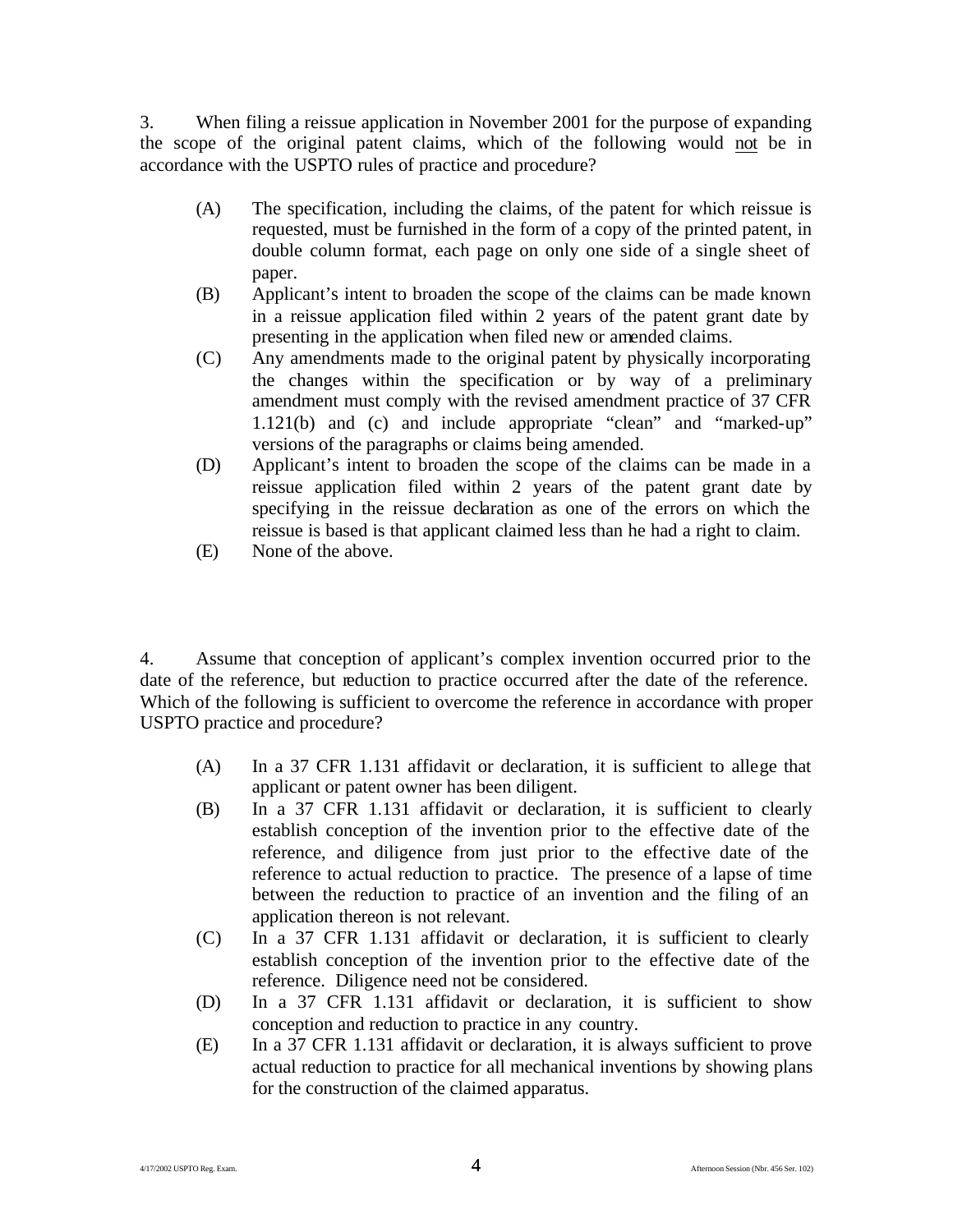5. Regarding correction of inventorship in a pending application, where no waiver is granted, which of the following is not required under USPTO practice and procedure?

- (A) In connection with filing an amendment to correct inventorship in a nonprovisional application, seeking the deletion of one of the four coinventors, because, in light of the cancellation of three claims, that inventor's invention is no longer being claimed, the submission of a statement from the person whose name is being deleted that there was no deceptive intent on his part in being named in the original application.
- (B) In connection with filing an amendment to correct inventorship in a provisional application, seeking the deletion of one of the four coinventors, the submission of a statement from the person whose name is being deleted that there was no deceptive intent on his part in being named in the original application.
- (C) In connection with filing an amendment to correct inventorship by adding previously omitted inventors to a nonprovisional application that has been assigned, the submission of a written consent from the assignee.
- (D) In connection with filing an amendment to correct inventorship by adding previously omitted inventors to a provisional application, the submission of a statement that the inventorship error occurred without deceptive intention on the part of the omitted inventors.
- (E) In connection with filing an amendment to correct inventorship in a nonprovisional application involved in an interference, the submission of a motion under 37 CFR 1.634.

6. Patent practitioner files a patent application on behalf of inventors X, Y and Z. The patent application includes ten claims. X, Y and Z are joint inventors of the subject matter of claims 1-5. X and Y are joint inventor of the subject matter of claims 6-8. Y invented the subject matter of claim 9. Z is the inventor of the subject matter of claim 10. A patent examiner properly rejects independent claim 10 under 35 U.S.C. § 102(a) as anticipated by reference A, which is not a patent. In an attempt to overcome this rejection, a declaration that clearly antedates reference A is filed under 37 CFR 1.131. The declaration is signed by inventor  $Z$ , but not by  $X$  and  $Y$ . The declaration is:

- (A) improper because all named inventors of an application must sign a declaration filed under 37 CFR 1.131.
- (B) improper because the patent practitioner did not sign the declaration.
- (C) proper if it is shows that inventor Z is the sole inventor of the subject matter of claim 10.
- (D) proper because 37 CFR 1.131 has no requirement on who must sign the declaration.
- (E) proper because 37 CFR 1.131 only requires that the declaration be signed by an inventor named in the application.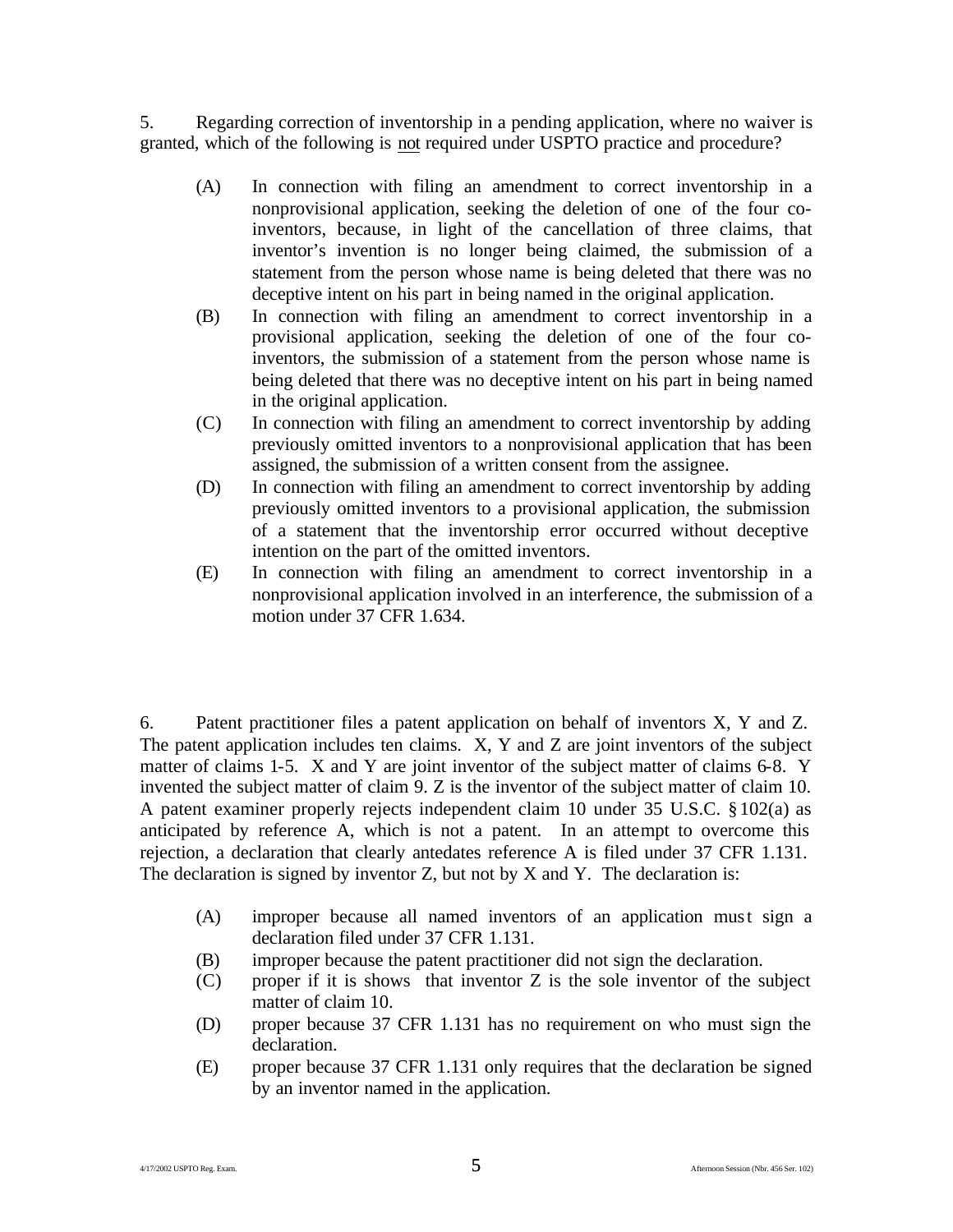7. Which of the following is not in accordance with proper USPTO practice and procedure?

- (A) Conversion of a provisional application to a nonprovisional application will result in the term of any patent to issue from the application being measured from at least the filing date of the provisional application.
- (B) Conversion of a provisional application to a nonprovisional application cannot adversely impact on the term of any patent to issue from the application.
- (C) An applicant having filed a provisional application can avoid any adverse patent term impact resulting from converting the provisional application to a nonprovisional application by instead filing a nonprovisional application claiming the benefit of the provisional application under 35 U.S.C. § 119(e).
- (D) An applicant filing a nonprovisional application claiming the benefit under 35 U.S.C. § 119(e) and 37 CFR 1.78 of an earlier provisional application, and not requesting conversion of the provisional to a nonprovisional application can avoid the fee required to convert a provisional application to a nonprovisional application, as well as an adverse patent term effect that would result from a conversion.
- (E) The twelve month period of pendency of a provisional application extends to the next secular or business day which is not a Saturday, Sunday, or Federal holiday in the District of Columbia if the day that is twelve months after the filing date of the provisional application under 35 U.S.C. § 111(b) and 37 CFR 1.53(c) falls on a Saturday, Sunday, or a Federal holiday in the District of Columbia.
- 8. A grant of small entity status entitles an applicant to which of the following?
	- (A) Applicant can pay a fee to file an information disclosure statement pursuant to 37 CFR 1.97(c) that is less than the fee required to be paid by other than a small entity.
	- (B) Applicant can file a Continued Prosecution Application ("CPA") using a certificate of mailing under 37 CFR 1.8 to obtain a U.S. filing date that is earlier than the actual USPTO receipt date of the CPA.
	- (C) Applicant can pay a fee to file a petition for revival of an unavoidably abandoned application under 35 U.S.C. § 111 that is less than the fee required to be paid by other than a small entity.
	- (D) After issuance of a non-final first action, but before the close of the prosecution in a patent application, applicant may properly file a Request for Continued Examination and pay a fee that is less than the fee required to be paid by other than a small entity.
	- (E) None of the above.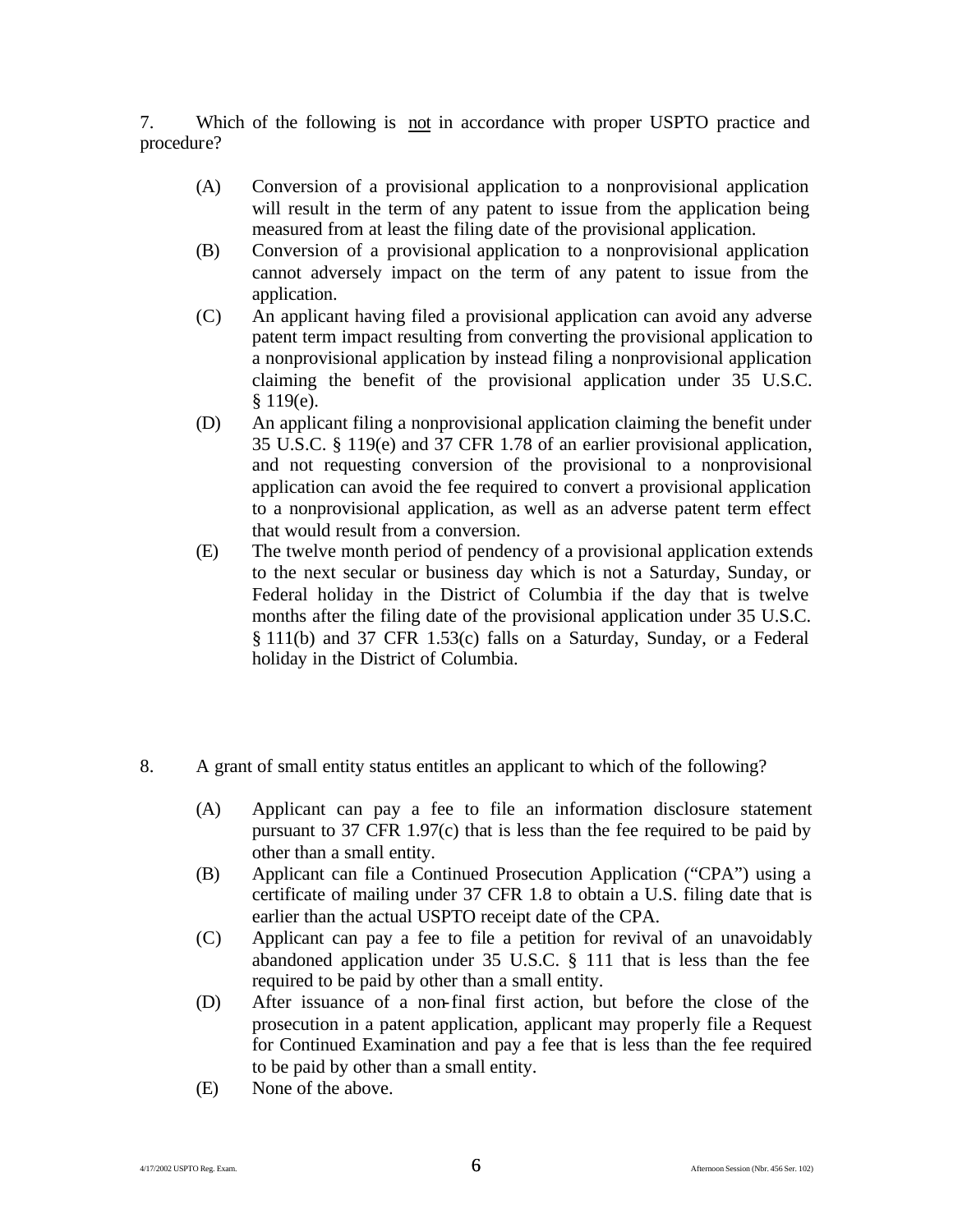9. An applicant's claim stands rejected under 35 U.S.C. § 103 as being obvious over Larry in view of Morris. Larry and Morris are references published more than one year before applicant's effective filing. Although the examiner cites no suggestion or motivation for combining the references, they are, in fact, combinable. Which of the following arguments could properly show that the claim is not obvious?

- (A) The inventions disclosed by Larry and Morris cannot be physically combined.
- (B) Neither Larry nor Morris provides an express suggestion to combine the references.
- (C) As recognized by businessmen, the high cost of Larry's device teaches away from combining it with the simpler device of Morris.
- (D) Absent a suggestion or motivation, the examiner has not shown that combining Larry's with Morris's device would have been within the level of ordinary skill of the art.
- (E) None of the above.

10. A maintenance fee in the correct amount is received by the USPTO on February 8, 2001, prior to the due date. The maintenance fee payment includes identification of a U.S. patent number. In accordance with proper USPTO rules and procedure, in which of the following situations may the USPTO return the maintenance fee payment?

- (A) The maintenance fee payment is submitted by the patentee's grandmother, without authorization by the patentee, and includes identification of the U.S. application number for patent.
- (B) The maintenance fee payment is submitted by the attorney of record in the application, without authorization by the patentee, and includes identification of the U.S. application number for the patent.
- (C) The maintenance fee payment is submitted by the attorney of record in the application, with authorization by the patentee, and does not include identification of the U.S. application number for the patent.
- $(D)$   $(A)$  and  $(B)$ .
- (E) None of the above.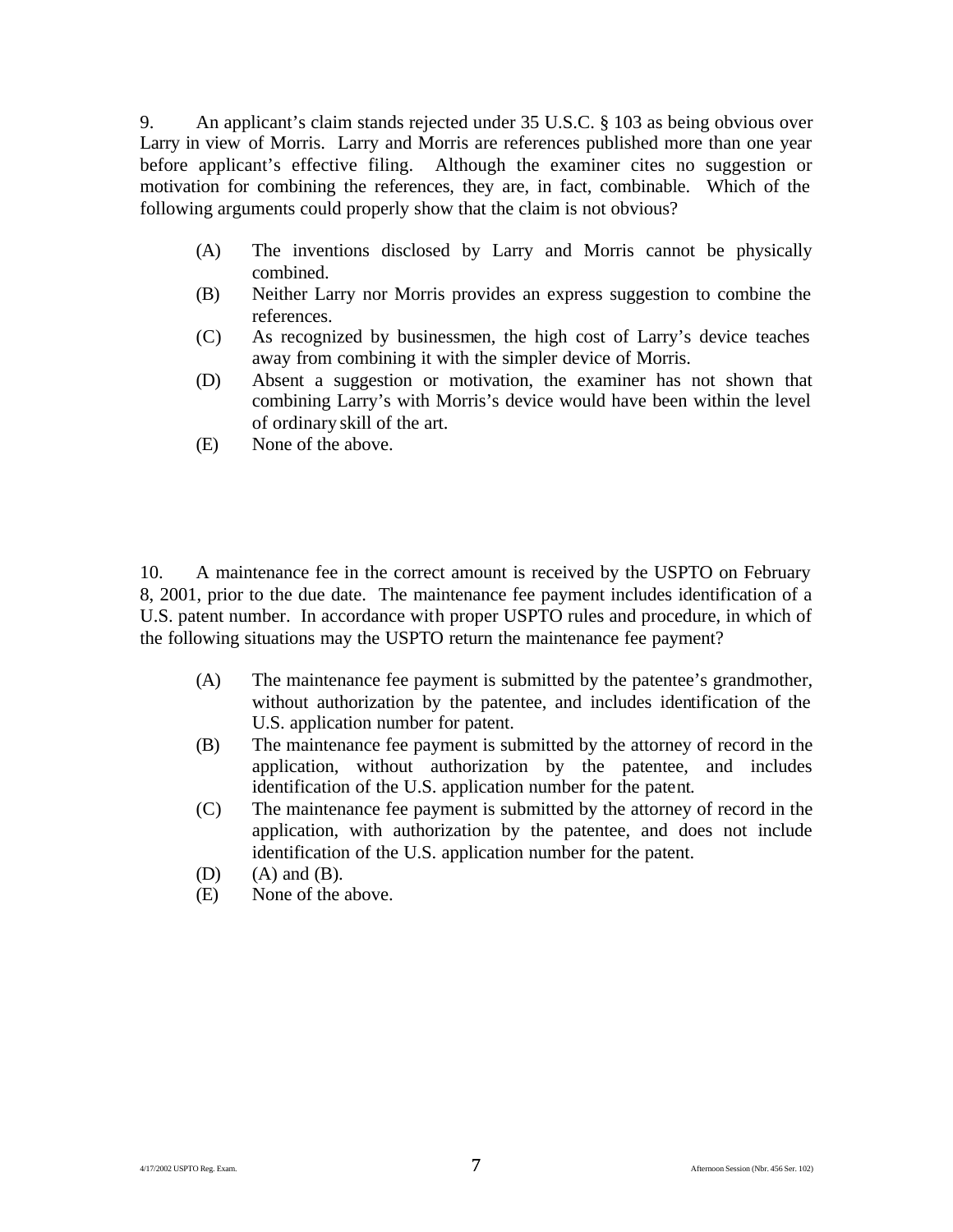11. While vacationing in Mexico on April 14, 2001, Henrietta invented a camera that operated at high temperature and is waterproof. She carefully documented her invention and filed a provisional application in the USPTO on April 30, 2001. She conducted tests in which the camera withstood temperatures of up to 350 degrees Fahrenheit. However, when the camera was placed in the water leaks were discovered rendering the camera inoperable. On April 12, 2002, Henrietta conceived of means that she rightfully believed will fix the leakage issue. Henrietta came to you and asked whether she can file another application. Henrietta desires to obtain the broadest patent protection available to her. Which of the following is the best manner in accordance with proper USPTO practice and procedure for obtaining the patent covering both aspects of her invention?

- (A) She can file a nonprovisional application on April 30, 2002 claiming benefit of the filing date of the provisional application, disclosing the means for fixing the leak and presenting a claim covering a camera that operates at high temperatures and a claim covering a camera that is waterproof, or presenting a claim covering a camera that both operates at high temperatures and is waterproof.
- (B) Henrietta cannot rightfully claim a camera that is waterproof in a nonprovisional application filed on April 30, 2002, since she tested the camera and the camera developed leaks.
- (C) Henrietta can file another provisional application on April 30, 2002 and obtain benefit of the filing of the provisional application filed on April 30, 2001.
- (D) Henrietta may establish a date of April 14, 2001 for a reduction to practice of her invention for claims directed to the waterproofing feature.
- (E) Henrietta should file a nonprovisional application on April 30, 2002 having claims directed only to a camera that withstands high temperatures since the camera that she tested developed leaks.

12. An applicant's claim stands rejected as being obvious under 35 U.S.C. § 103 over Lance in view of Barry. Lance and Barry are patents that issued and were published more than one year before applicant's effective filing date. Which of the following arguments could properly overcome the rejection?

- (A) Barry's device is too large to combine with Lance's device.
- (B) The Barry reference is nonanalogous art, because, although pertinent to the particular problem with which Lance was concerned, it relates to a different field of endeavor that the applicant's invention.
- (C) The combination of Lance and Barry would have precluded Lance's device from performing as Lance intended.
- (D) The Barry reference does not show all of the claimed elements arranged in the same manner as the elements are set forth in the claim.
- (E) All of the above.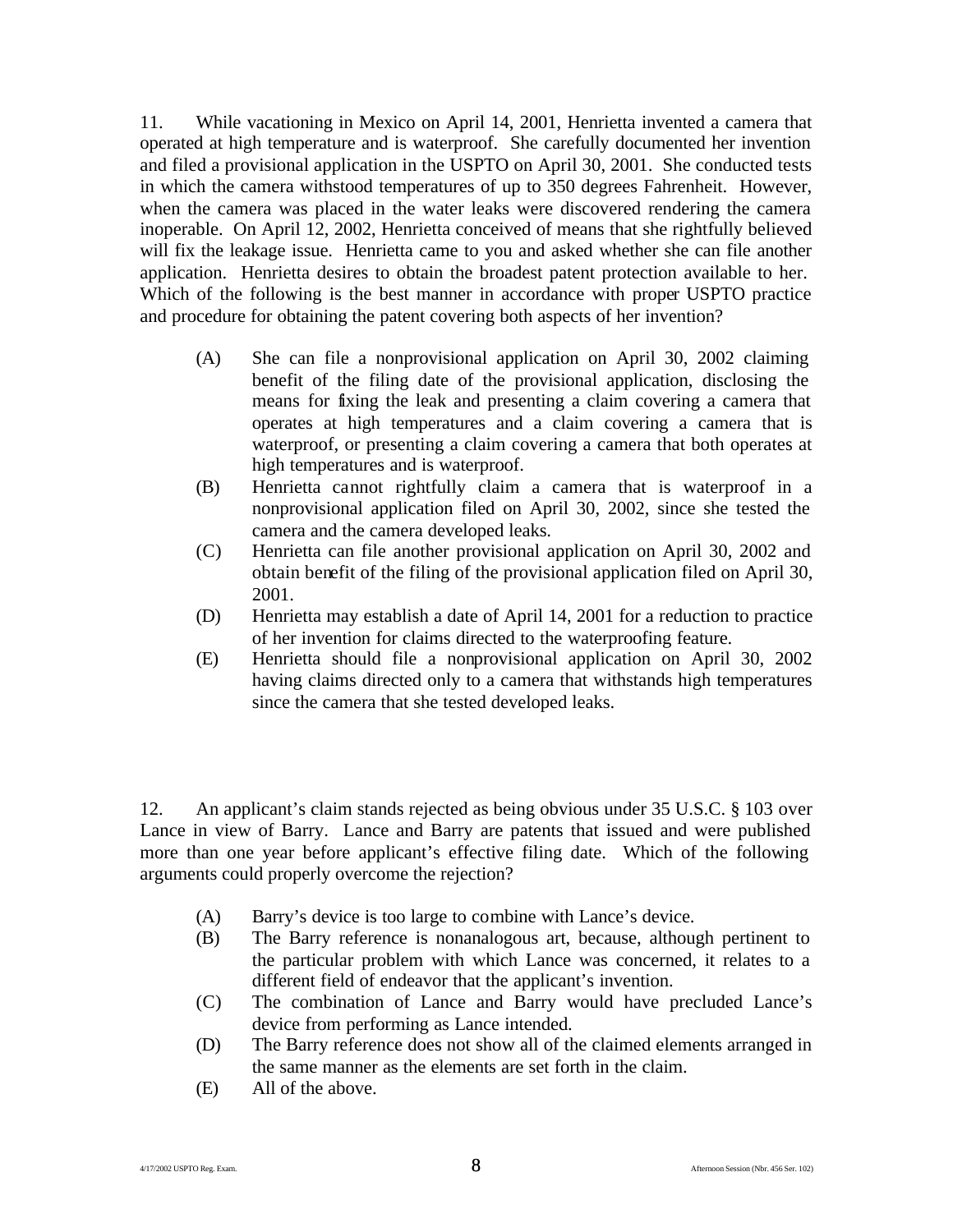13. Which of the following is or are a factor that will be considered in disapproving a preliminary amendment in an application filed November 10, 2000?

- (A) The nature of any changes to the claims or specification that would result from entry of the preliminary amendment.
- (B) The state of preparation of a first Office action as of the date of receipt of the preliminary amendment by the Office.
- (C) The state of preparation of a first Office action as of the certificate of mailing date under 37 CFR 1.8, of the preliminary amendment.
- (D) All of the above.
- $(E)$   $(A)$  and  $(B)$ .

14. On November 7, 2000, registered practitioner Toby files in the USPTO a utility patent application having only one claim. The USPTO sends Toby a non-final Office action dated May 11, 2001 setting a three month shortened statutory period for reply, and properly rejecting the claim under 35 U.S.C. § 102(b). On June 1, 2001, Toby learns about a publication ("the Jones reference"). Toby determines that the Jones reference is material to patentability of the claim, but the publication has not been considered by the examiner during prosecution of the application. Toby prepares a complete reply ("complete reply") to the Office action dated May 11, 2001, pursuant to 37 CFR 1.111 traversing the rejection. Toby also prepares an information disclosure statement ("IDS") that complies with the provisions of 37 CFR 1.98, listing the Jones reference. In accordance with USPTO rules and procedure, which of the following actions, if taken by Toby, will result in the examiner considering the Jones reference during prosecution of the application?

- (A) On July 2, 2001, submitting to the USPTO a request for continued examination ("RCE") and fee for an RCE, with the complete reply and the IDS, but with neither the fee set forth in 37 CFR 1.17(p) nor the statement required by 37 CFR 1.97(e).
- (B) On October 12, 2001, submitting to the USPTO a request for continued examination ("RCE") and fee for an RCE, with the complete reply and the IDS, but with neither the fee set forth in 37 CFR 1.17(p) nor the statement required by 37 CFR 1.97(e).
- (C) On October 12, 2001, submitting to the USPTO the complete reply and the IDS, but with neither the fee set forth in 37 CFR 1.17(p) nor the statement required by 37 CFR 1.97(e).
- (D) On July 2, 2001, submitting to the USPTO the complete reply and the IDS, and the fee set forth in 37 CFR 1.17(p), but without the statement required by 37 CFR 1.97(e).
- (E) None of the above.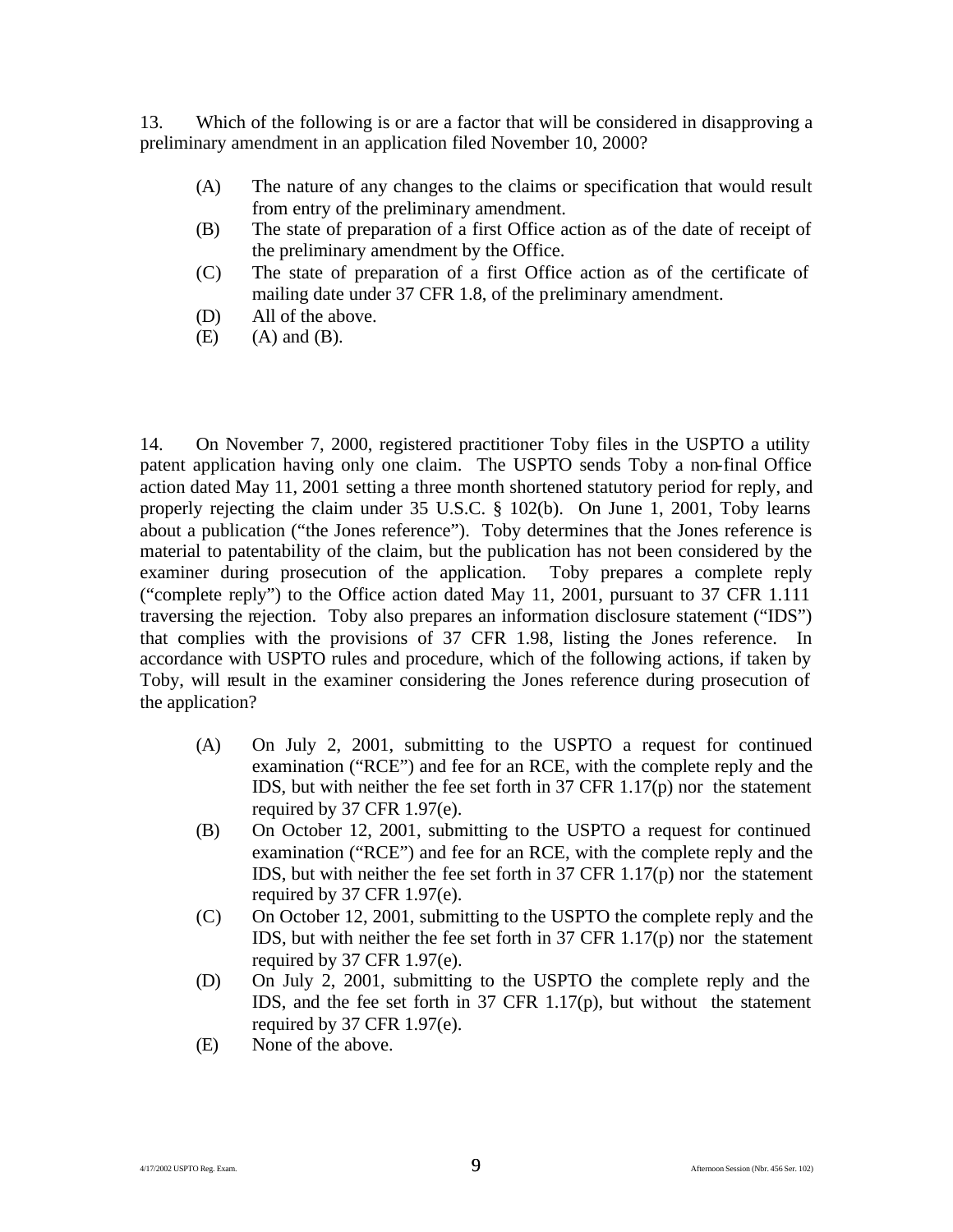15. Applicant files a preliminary amendment on Friday, March 2, 2001, in an application filed on November 6, 2000. In the preliminary amendment, applicant provides instructions to amend paragraph one of the specification to include a claim for priority to a previously filed U.S. patent application as required by 35 U.S.C. § 120. Applicant provides instructions to insert the priority claim in line one of paragraph one on page one of the specification. Applicant also directs that page 20 of the specification be replaced with a new page 20 supplied therewith and that claims 9 and 10 be cancelled. Upon receipt and review of the preliminary amendment in the Technology Center, wherein the application has been assigned, the designated USPTO Legal Instruments Examiner (LIE) mails applicant a Notice of Non-Compliant Amendment. Select from the following an answer that completes the following statement, such that the completed statement accords with proper USPTO practice and procedure: "Applicant has received the Notice of Non-Compliant Amendment

- (A) in error because applicant's preliminary amendment was filed in an application filed on November 6, 2000, which precedes the effective date, November 7, 2000, of the Patent Business Goals rules.
- (B) due to applicant's failure to amend the specification at page one (1) and page 20 by providing a clean version of the paragraph(s), with no underlining or bracketing, with an instruction to substitute it for the pending paragraph(s), and an accompanying marked-up version of the paragraph(s) with all changes, relative to the prior paragraph(s), being shown by any conventional comparison system as required by 37 CFR 1.121(b).
- (C) due to applicant's failure to provide a marked-up version of claims 9 and 10.
- (D) due only to applicant's failure to amend the specification at page 20 by providing a clean version of the paragraph(s), with no underlining or bracketing, with an instruction to substitute it for the pending paragraph, and an accompanying marked-up version of the paragraph(s) with all changes, relative to the prior paragraph(s), being shown by any conventional comparison system as required by 37 CFR 1.121(b).
- (E) and now has a one month extendable time period in which to resubmit the preliminary amendment in compliance with revised 37 CFR 1.121. Extensions of time may be granted under 37 CFR 1.136.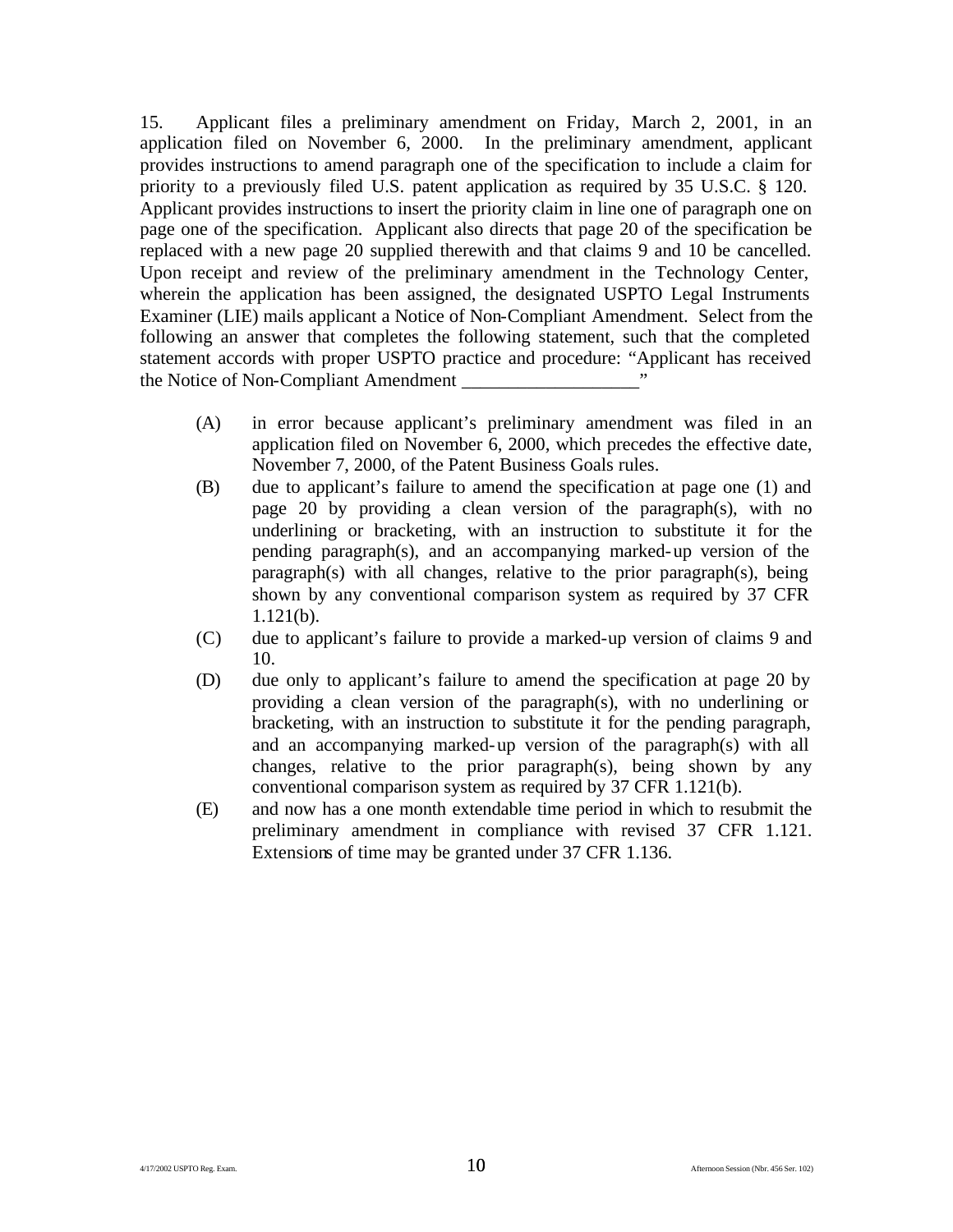16. A patent application filed in the USPTO contains the following three original claims, including product by process Claim 3:

Claim 1. A method for making an Ethernet cable comprising the steps of A, B and C.

Claim 2. The method of claim 1, further characterized by the step of D.

Claim 3. The Ethernet cable as in any one of the preceding claims.

In the first Office action, the examiner objects to Claim 3 as being an improper dependent claim and requires cancellation of the claim. Following proper USPTO practices and procedures, which of the following replies best overcomes the examiner's objection and provides the client with the broadest patent protection?

- (A) Amend Claim 3 to read: "The Ethernet cable as made by the process set forth in claims 1-2."
- (B) Cancel Claim 3. Add Claim 4, which reads: "An Ethernet cable made by a process comprising the steps of A, B and C." Add Claim 5, which reads: "An Ethernet cable made by a process comprising the steps of A, B, C and  $D$ ."
- (C) Cancel Claim 3 and add Claim 4, which reads: "An Ethernet cable made by a process comprising the steps of A, B and C."
- (D) Cancel Claim 3 and add Claim 4, which reads: "An Ethernet cable made by a process comprising the steps of A, B, C and D."
- (E) Cancel Claim 3.

17. It is a late spring day in 2001. Mr. Gordon bursts into your office. "I want you to get rid of my competitor's patents," shouts Mr. Gordon "They're no good. Look at these references! But I've got to tell the USPTO what's really going on." The first patent, P1, issued on March 6, 2001, based on an application filed on November 29, 1999. The second patent, R2, is a reissue, filed on January 3, 2000, of a patent issued in 1995. The third patent, P3, issued on March 6, 2001, based on an application filed in 1994. Mr. Gordon wants to participate as much as possible in the proceedings at the USPTO. Which of the following options should be followed to accomplish Mr. Gordon's objective?

- (A) File requests for inter partes reexaminations of P1, R2, and P3.
- (B) File requests for ex parte reexaminations of P1 and P3, and a request for inter partes reexamination of R2.
- (C) File requests for ex parte reexaminations of R2 and P3, and a request for inter partes reexamination of P1.
- (D) File requests for ex parte reexamination of P1, R2, and P3.
- (E) File requests for inter partes reexaminations of P1 and P3, and a request for ex parte reexamination of R2.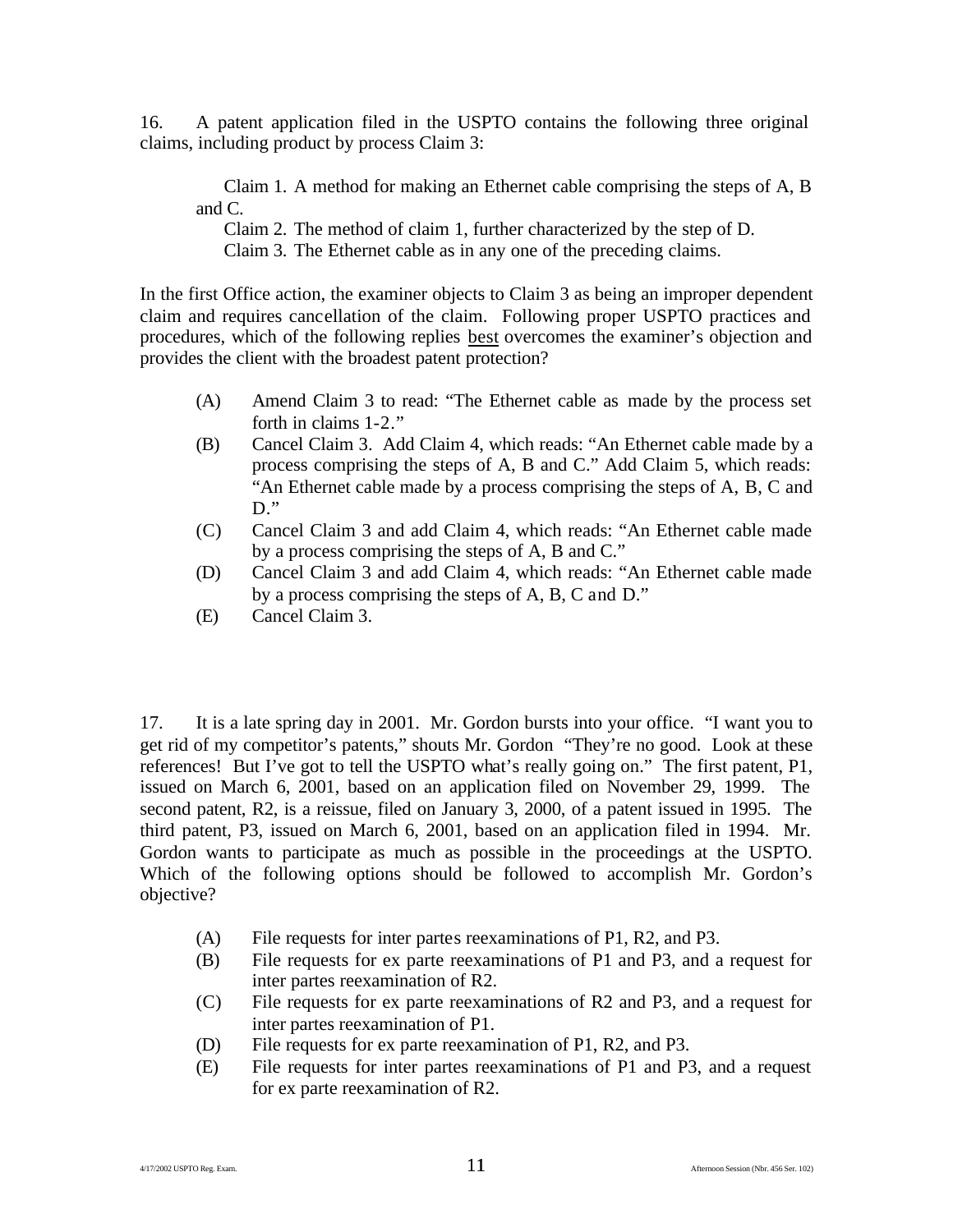Questions 18 through 20 are based on the following factual background. Consider questions 18 through 20 independently of each other.

Roger Rocket is a designer of paper cups at Paper America. During his free time, he likes to attend baseball games at Yankee Stadium. One day, while seated in the stands, he caught a fly ball. He took the baseball home and played catch with his friends Andy Cannon, Orlando Torpedo, and Mariano Missle. Unfortunately for Rocket, Cannon has a problem with accuracy. Cannon threw the ball over Rocket's head and straight through a neighbor's front window. The shattered glass ripped the lining off of the baseball. Instantly, Rocket conceived a more durable baseball with an exterior similar to that of a golf ball. Rocket worked for months on his invention in Missle's garage. His new baseball was comprised of a titanium core, and a plastic shell having circular dimples and V-shaped laces. Torpedo realized and told Rocket that Y-shaped laces would enable baseball players to throw the ball faster. Cannon, an engineer in a radar gun laboratory, tested the velocity of the baseball with both V and Y-shaped laces. To Cannon's surprise, the baseball traveled 10 M.P.H. faster with the Y-shaped laces. Rocket wanted patent protection for a baseball having a titanium core, and a plastic shell having circular dimples and Y-shaped laces, so he approached Yogi Practitioner for assistance. Rocket has no obligation, contractual or otherwise, to assign his inventions to Paper America.

18. In accordance with proper USPTO practice and procedure, who should execute the oath?

- (A) Rocket
- (B) Rocket and Torpedo
- (C) Rocket and Cannon
- (D) Rocket, Torpedo, and Cannon
- (E) Rocket, Torpedo, Cannon, and Missle

19. Before executing the oath, Rocket wanted to ask Practitioner a question. On his way to Practitioner's office, Rocket was instantly killed when a drunk driver hit his car. The officers or employees of Paper America are not related to Rocket. Who can execute an oath on Rocket's behalf?

- (A) The President of Paper America
- (B) The CEO of Paper America
- (C) Rocket's manager at Paper America
- (D) Rocket's legal representative
- (E) None of the above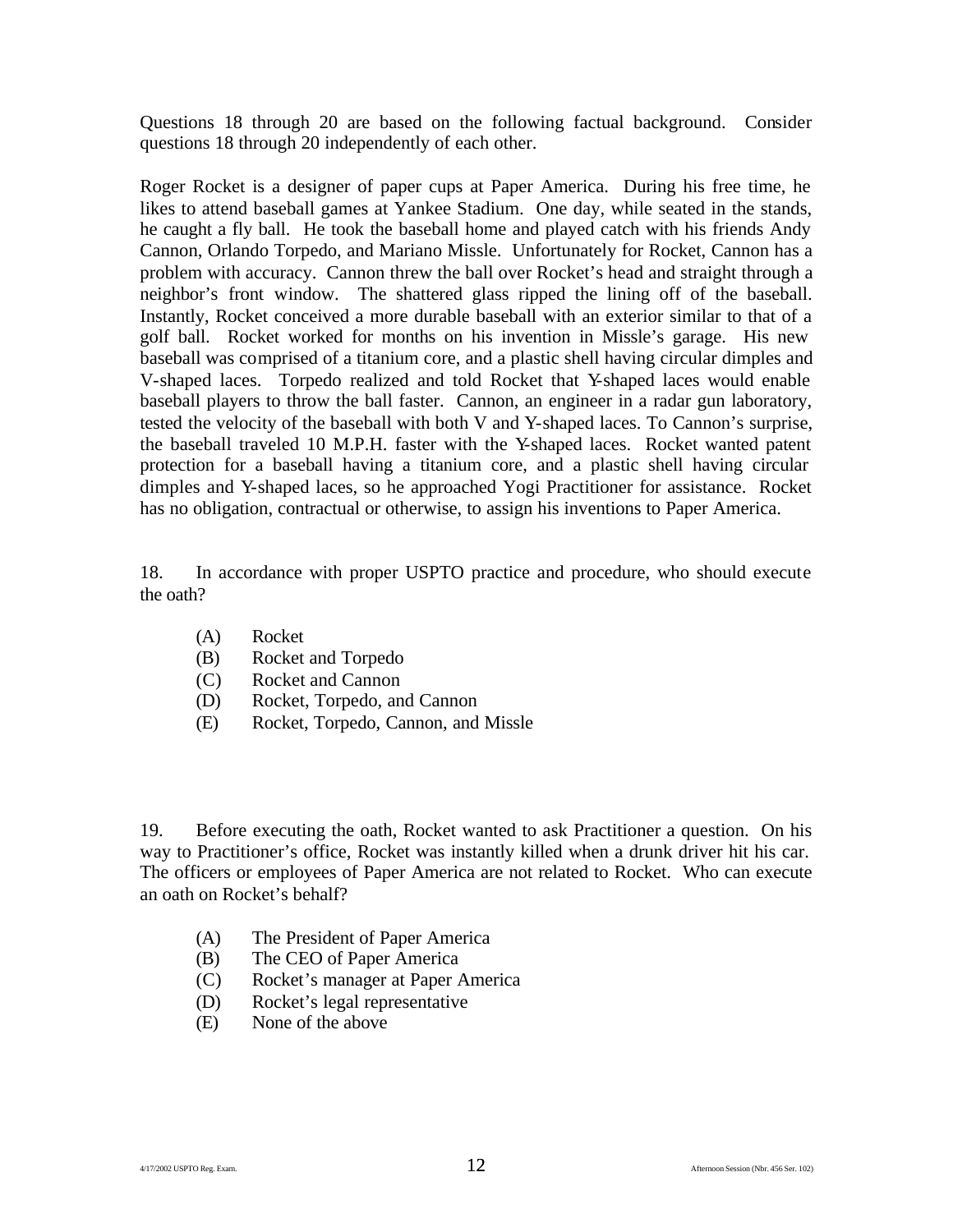20. On October 12, 2001, Practitioner received all of the proper papers required to receive a filing date. However, due to an unexpected emergency, he had to fly out of the country that evening to conduct discovery in another matter. Practitioner knew that he would be out of the office for at least 4 weeks, so before leaving, he left a note instructing his assistant to file the Rocket application on October 13, 2001, using an Express Mailing label. His assistant did not see the note until 8:00 P.M. on Friday, October 19, 2001. On Monday, October 22, 2001, Rocket's assistant deposited the Rocket application in the United States Postal Service with a proper Express Mailing label. The Postal Service properly completed a legible label showing an October 22, 2001 date in. The correspondence was received in the USPTO on October 27, 2001. What is the filing date of the Rocket application absent any Postal Service Emergency?

- (A) October 12, 2001
- (B) October 13, 2001
- (C) October 19, 2001
- (D) October 22, 2001
- (E) October 27, 2001

21. As a new member of a law firm, you are assigned to continue the prosecution of a patent application that was prosecuted by Stewart, who recently joined another law firm. After reviewing the file, you note that Stewart's reply to a first Office included two amendments: Amendment #1 introduced a change to the specification which did not affect the claims; Amendment #2 introduced a change to the specification, which change was also introduced to all of the claims currently in the application. You also note that the examiner in a current Office action has taken the position that both amendments constituted new matter, required cancellation of the new matter, and rejected all the claims on the ground that they recited elements without support in the original disclosure under 35 U.S.C. § 112, first paragraph. For the purpose of reviewing the examiner's requirement, which of the following statements accords with proper USPTO practice and procedure?

- (A) Both Amendment #1 and Amendment #2 give rise to appealable questions.
- (B) Review of the examiner's requirement for cancellation of both Amendment #1 and Amendment #2 is by way of petition.
- (C) Review of the examiner's requirement for cancellation of Amendment #1 is by way of petition, and review of the examiner's requirement for cancellation of Amendment #2 is by way of appeal.
- (D) Review of the examiner's requirement for cancellation of Amendment #1 is by way of appeal, and review of the examiner's requirement for cancellation of Amendment #2 is by way of petition.
- (E) Both Amendment #1 and Amendment #2 give rise to questions which may be reviewed either by petition or on appeal.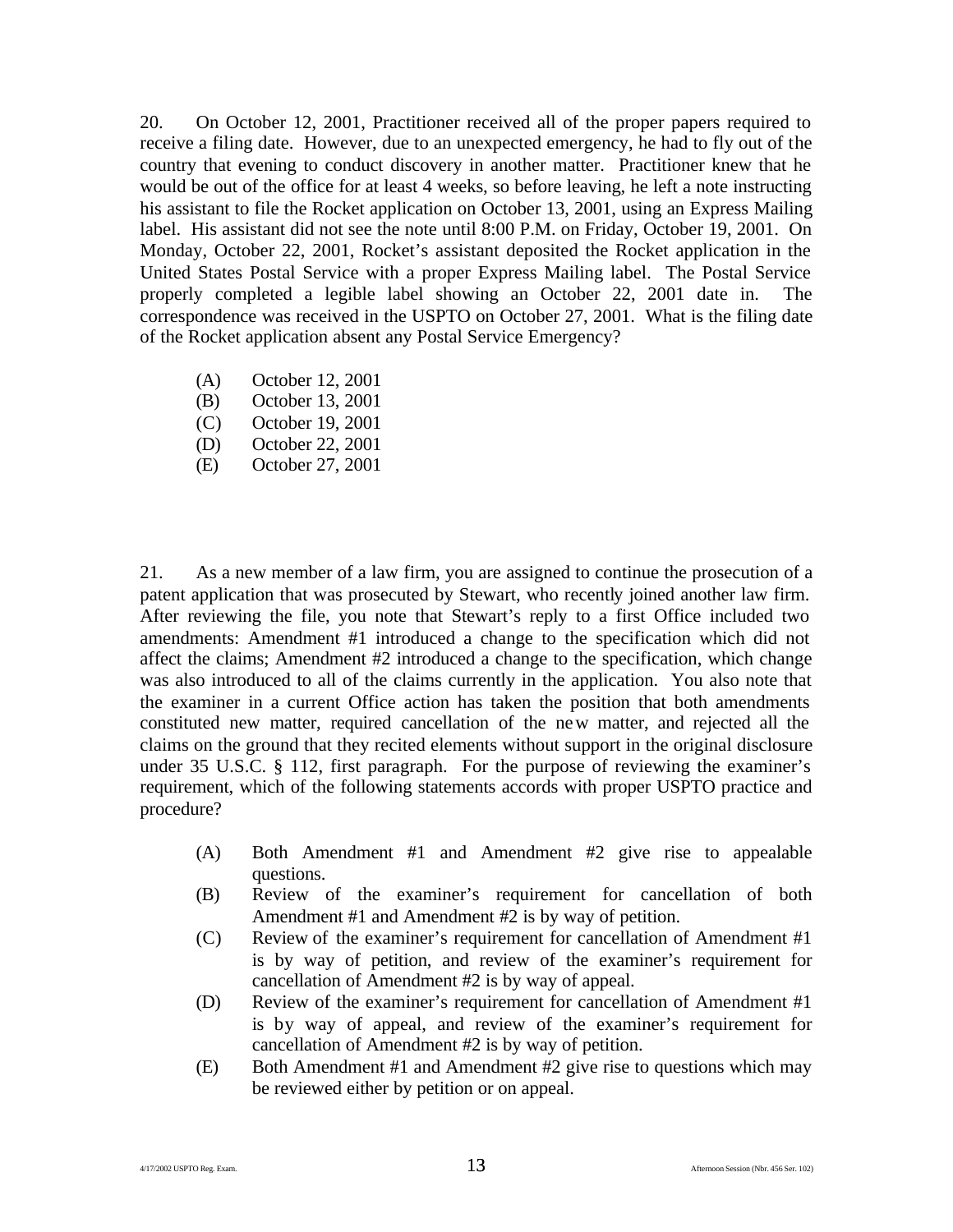22. Patentee, Iam Smarter, filed and prosecuted his own nonprovisional patent application on November 29, 1999, and received a patent for his novel cellular phone on June 5, 2001. He was very eager to market his invention and spent the summer meeting with potential licensees of his cellular phone patent. Throughout the summer of 2001, all of the potential licensees expressed concern that the claim coverage that Smarter obtained in his cellular phone patent was not broad enough to corner the market on this technology, and therefore indicated to him that they feel it was not lucrative enough to meet their financial aspirations. By the end of the summer, Smarter is discouraged. On September 5, 2001, Smarter consults with you to find out if there is anything he can do at this point to improve his ability to market his invention. At your consultation with Smarter, you learn the foregoing, and that in his original patent application, Smarter had a number of claims that were subjected to a restriction requirement, but were nonelected and withdrawn from further consideration. You also learn that Smarter has no currently pending application, that the specification discloses Smart's invention more broadly than he ever claimed, and that the claims, in fact, are narrower than the supporting disclosure in the specification. Which of the following will be the best recommendation in accordance with proper USTPO practice and procedure?

- (A) Smarter should immediately file a divisional application under 37 CFR 1.53(b) including the nonelected claims that were subjected to a restriction requirement in the nonprovisional application that issued as the patent.
- (B) Smarter should file a reissue application under 35 U.S.C. § 251, including the nonelected claims that were subjected to the restriction requirement in the nonprovisional application that issued as the patent.
- (C) Smarter should file a reissue application under 35 U.S.C. § 251, broadening the scope of the claims of the issued patent, and then file a divisional reissue application presenting only the nonelected claims that were subjected to a restriction requirement in the nonprovisional application which issued as the patent.
- (D) Smarter should simultaneously file two separate reissue applications under 35 U.S.C. § 251, one including broadening amendments of the claims in the original patent, and one including the nonelected claims that were subjected to a restriction requirement in the nonprovisional application which issued as the patent.
- (E) Smarter should file a reissue application under 35 U.S.C. § 251 on or before June 5, 2003, broadening the scope of the claims of the issued patent.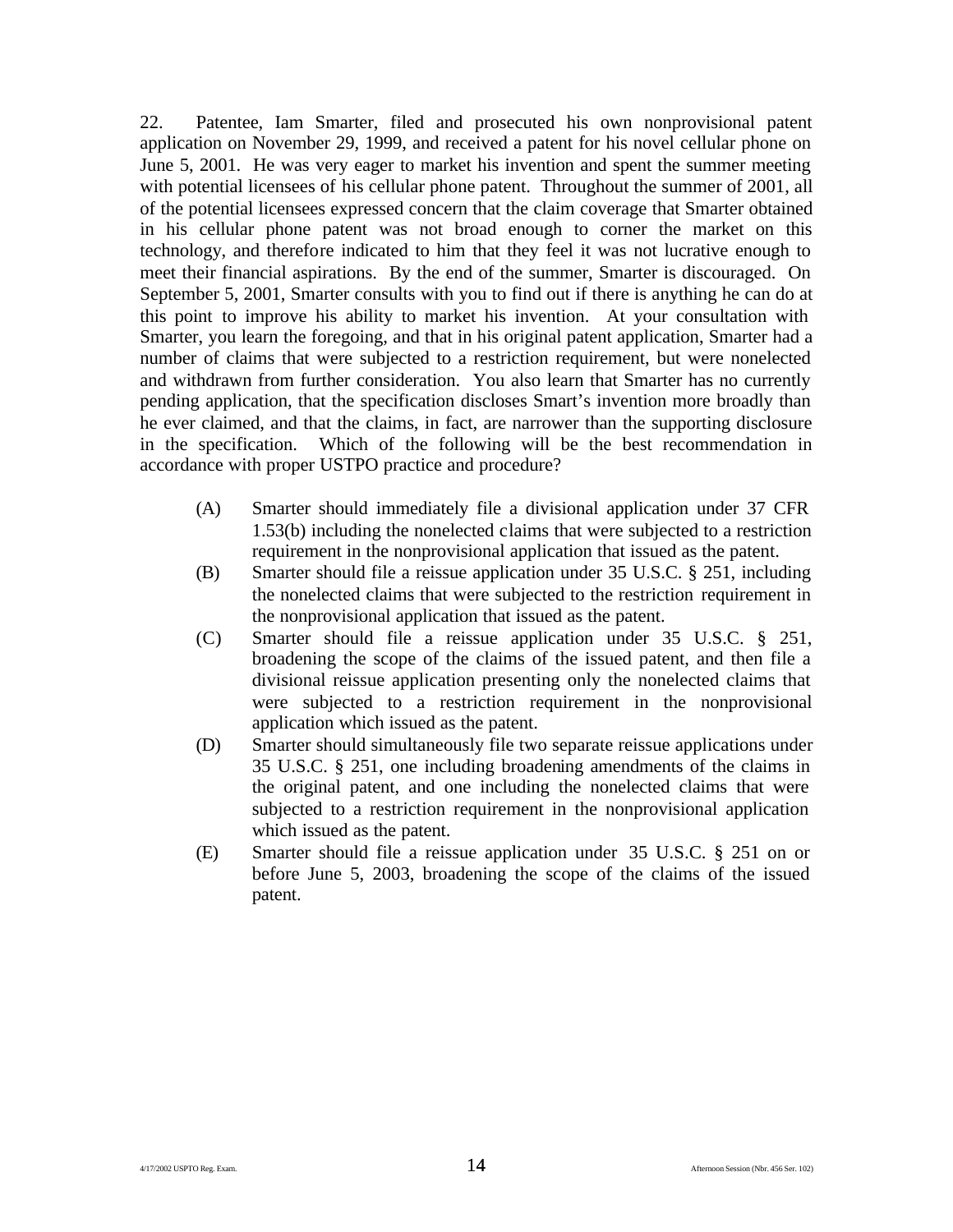23. On September 12, 2001, Jill and Jack invent a new electrically charged brush that removes lint from black wool sweaters and coats. Jill and Jack draft a nonprovisional application and send it to the USPTO and the mailing envelope is postmarked September 13, 2001. They fail to use Express Mail and their application becomes delayed in the mail for over a month. The USPTO finally receives the Jill and Jack application on December 3, 2001. On September 14, 2001, Mike and Millie invent a new electrically charged brush that removes lint from black wool sweaters and coats. Mike and Millie had no knowledge of Jill and Jack and/or their invention on September 14, 2001. Mike and Millie draft a nonprovisional application and send it to the USPTO on September 15, 2001, using U.S. Postal Service Express Mail and include the Express Mail label number on the cover sheet of their application. The mailing envelope received by the U.S. Postal Service and the date-in is clearly marked on the Express Mail label as September 15, 2001. The application of Mike and Millie becomes delayed in the mail for two months. The USPTO receives the Mike and Millie application on December 5, 2001. Assume the inventions of Jill and Jack, and of Mike and Millie are the same. Also assume that no Postal Service Emergency was involved in the delivery of the mail. Which of the following is true?

- (A) The nonprovisional application of Mike and Millie will be accorded a filing date of September 15, 2001 upon receipt in the USPTO, and their filing date will be prior to that of Jill and Jack's application.
- (B) Since the time the application was lost in the mail was unforeseeable, Jill and Jack will be entitled upon petition the USPTO to the benefit of a filing date as of the time they mailed their application on September 13, 2001.
- (C) Since Jill and Jack were the first inventors, unless Jill and Jack draft their claims so as to read directly on or substantially for the same invention as Mike and Millie claim, both applications would issue as patents since the United States has a first to invent patent system.
- (D) The application for the invention of Jill and Jack will be accorded a September 13, 2001 filing date in the USPTO, since the postmark or date placed on the envelope by the U.S. Postal Service is the determinative date for the purposes of according a filing date.
- (E) Since the application of Mike and Millie sent by Express Mail was not received until December 5, 2001, Mike and Millie will need to certify that they mailed their application on September 15, 2001, before the USPTO will accord them a filing date of September 15, 2001.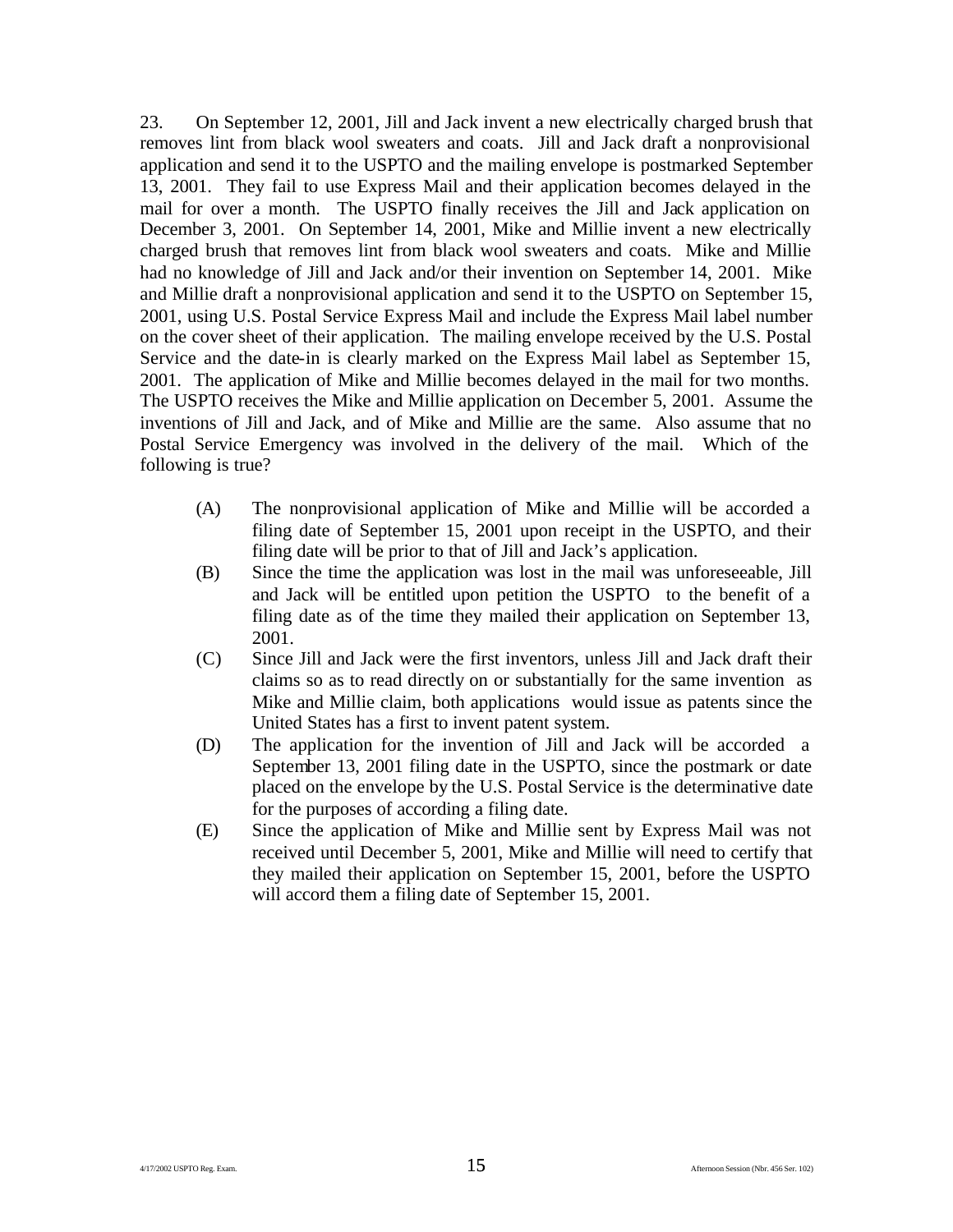24. In 1995 Patent Agent filed a U.S. patent application containing five claims (Application 1). All five claims are fully supported under 35 U.S.C. § 112 by the disclosure of Application 1. In 2000, Patent Agent filed a U.S. patent application (Application 2) that was a continuation-in-part of Application 1. Application 2 adds new subject matter to the disclosure of Application 1, and ten additional claims. Of the fifteen claims in Application 2, claims 1-5 are exactly the same as Application 1, claims 6-10 are fully supported under 35 U.S.C. § 112 by the disclosure of Application 1, and claims 11-15 are fully supported under 35 U.S.C. § 112 only by the newly added subject matter of Application 2. The effective filing date for claims in Application 2 is:

- $(A)$  1-15 is 2000.
- (B) 1-15 is 1995.
- (C) 1-10 is 1995.
- (D) 11-15 is 2000.
- $(E)$   $(C)$  and  $(D)$ .

25. In which of the following instances is the filing of a request for continued examination (RCE) of an application, together with a submission and payment of the appropriate fee, in accordance with proper USPTO practice and procedure?

- (A) The RCE, including an amendment to the written description, is filed on April 17, 2001, in a nonprovisional utility application having a filing date in July 1998. A Notice of Appeal to the Board of Patent Appeals and Interferences had been filed in November 2000, and as of April  $17<sup>th</sup>$  the appeal is awaiting a decision.
- (B) The RCE, including an amendment to the written description, is filed on April 17, 2001, in a nonprovisional utility application having a filing date in July 1996. A Notice of Appeal to the United States Court of Appeals for the Federal Circuit was properly filed in January 2001, and the appeal has not terminated as of April  $17<sup>th</sup>$ .
- (C) The RCE, including an amendment to the written description, is filed on April 17, 2001, in a nonprovisional utility application having a filing date in July 1999. The issue fee was filed in the Office on Friday, January 19, 2001, but a petition and fee to withdraw the application has not been filed.
- (D) The RCE, including an amendment to the written description, is filed on April 17, 2001, for a nonprovisional utility application having a filing date in July 1996. On Monday, April 2, 2001, Applicant withdrew a Notice of Appeal to the United States Court of Appeals for the Federal Circuit. There were no allowed claims in the application, and the Court's dismissal of the appeal did not indicate any further action to be taken by the Office.
- (E) The RCE, including an amendment to the written description, is filed on April 17, 2001, for a provisional utility application having a filing date in July 2000.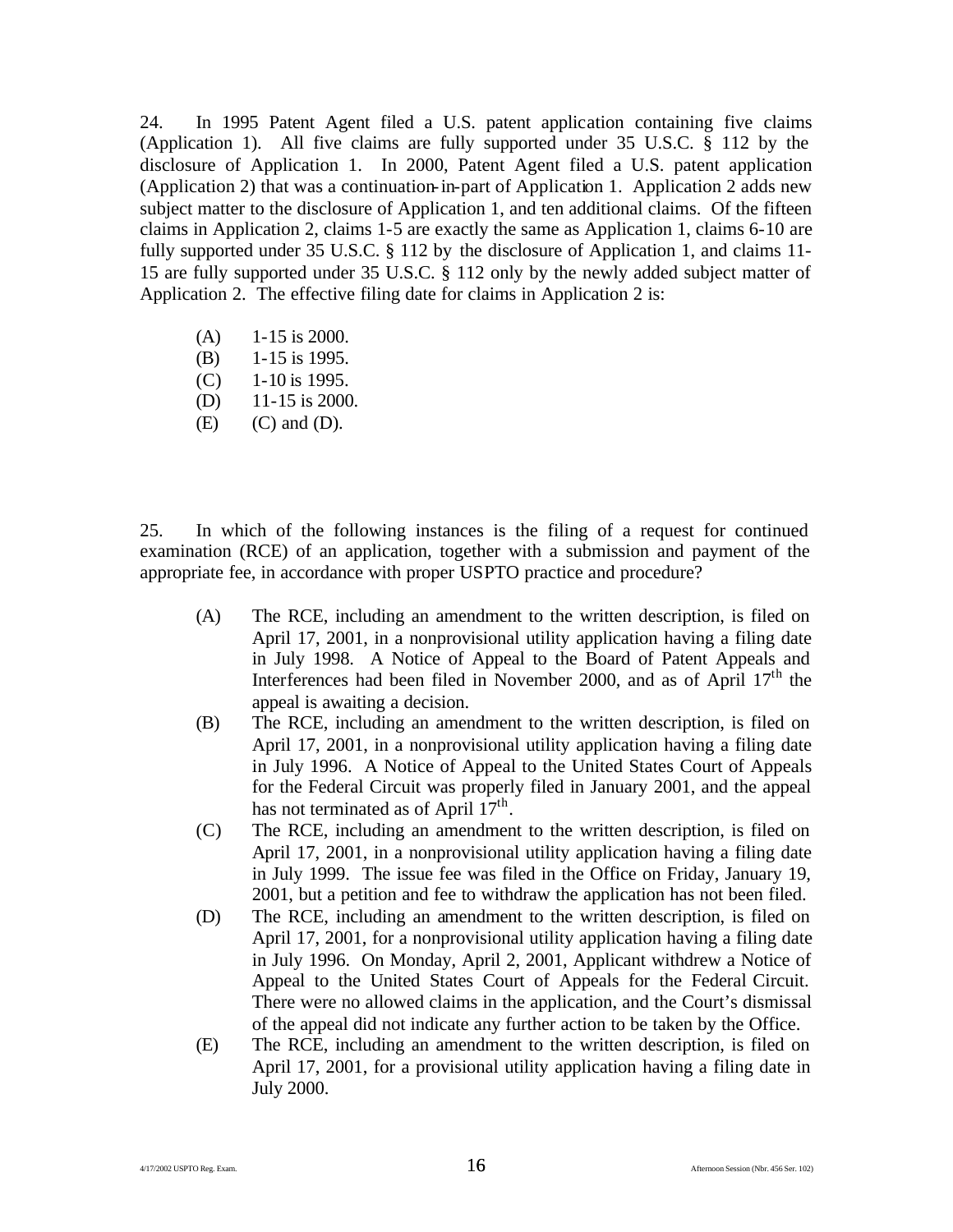26. Jack Flash filed an application for patent on December 16, 1998, disclosing and claiming self-extinguishing safety candles, methods of making them, and a special reflective housing for holding the burning candles. Following a three-way restriction, Mr. Flash prosecuted the claims for the candle, and was granted a patent ("P1"), which issued on April 6, 1999. Mr. Flash filed a divisional application containing claims for the method of making the candles and for the reflective housing on April 5, 1999. The examiner did not restrict the claims, but before the first action on the merits was mailed, Mr. Flash suffered business reversals and canceled the claims to the reflective housing to reduce the cost of obtaining his patent. A patent on the method of making the candles ("P2"), issued on November 30, 1999. Although you reviewed and signed all of the papers in the prosecution of the applications, your assistant, Annie, did all the work under your supervision.

On April 1, 2001, Mr. Flash jumps into your office. He has just won a million dollars on some television game show you've never heard of, and he wants to "revive his patents." He is also concerned about an article he tore out of the February 1986 issue of the trade publication Wicks and Sticks, that shows a drawing of a dissimilar candle that would nevertheless raise a question of patentability, with the caption "It's just a dream: it can't be made we've tried a thousand times, don't bother." He also has a video tape first sold by a local hobbyist at his store in October 1999, showing a process of candle making that may be within the scope of his process claims. "But it's such a stupid way to do things it's expensive and it doesn't work very well-it doesn't even make a safety candle," Jack shouts, jumping on your desk. He is so excited he can barely get the words out. Annie volunteers to work with him to figure out what he can do. On the next day, Friday, April 2, just as you are getting ready to close up and head for the LeTort Creek with your cane rod Annie drops five proposals on your desk. After reviewing Annie's proposals, but before you leave, you must instruct her to take the action that will best protect Mr. Flash's patent rights. Which of the following acts would be in accordance with proper USPTO practice and procedure, and Annie should be authorized to follow?

- (A) File a broadening reissue application on P1, alleging error in failing to claim sufficiently broadly by not filing claims for the reflective housing.
- (B) File a request for reexamination of P1 based on the Wicks and Sticks article.
- (C) File a new, nonprovisional patent application claiming benefit of the filing date of parent application that issued as patent P2.
- (D) File a request for reexamination of P2 in view of the video tape, intending to narrow the process claims to avoid the video tape if the USPTO finds a significant new question of patentability, and seeking to add claims to the reflective housing.
- (E) File a broadening reissue of P2, alleging error in claiming the process too broadly, because it covers the process disclosed on the video tape, and alleging further error in claiming less than the inventor had a right to claim, by not claiming the reflective housing.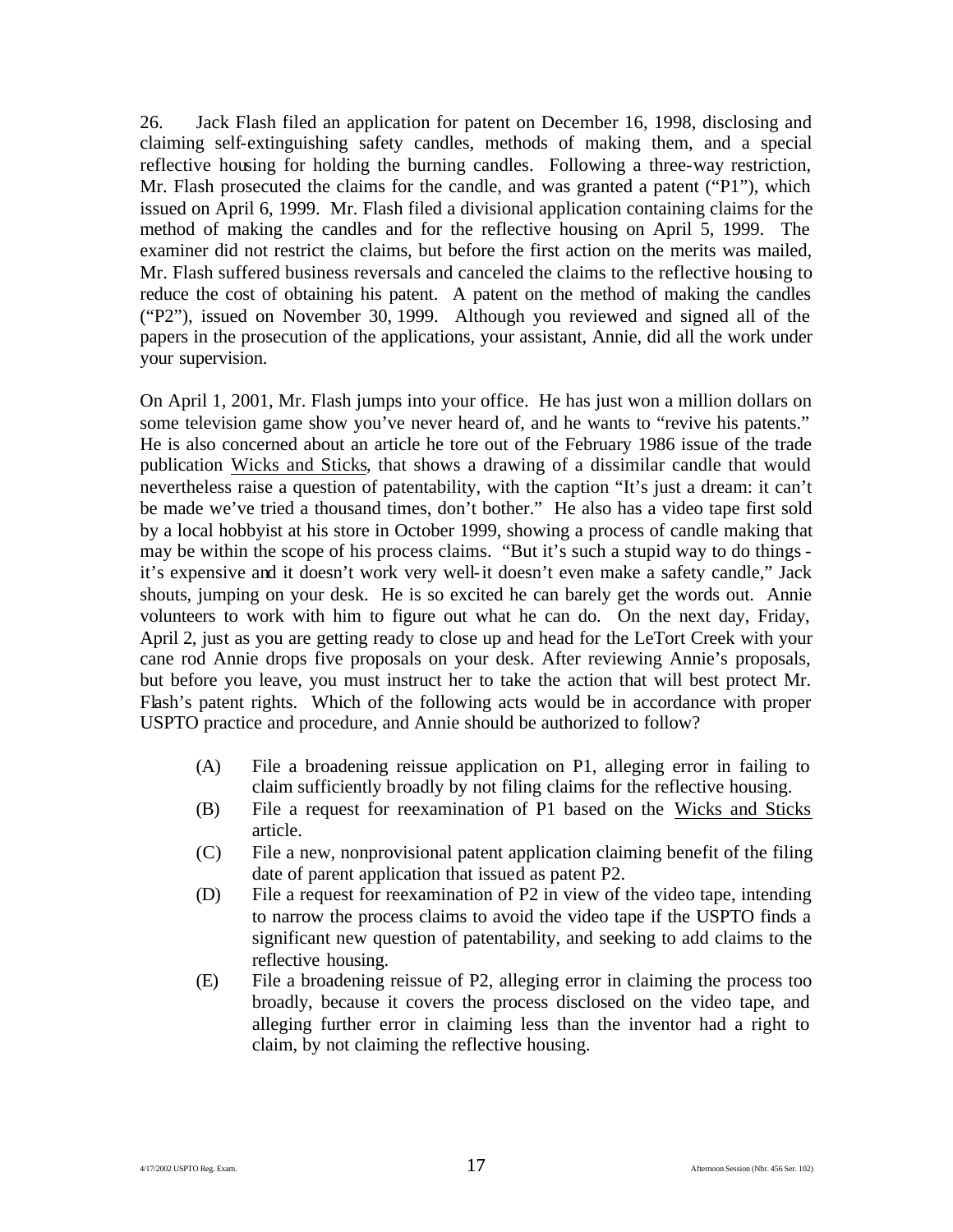27. Judy Practitioner is preparing the declaration form (PTO/SB/01) for her clients, inventors A and B, to sign prior to filing their utility patent application. Inventor A lives in California, and inventor B lives in Germany. Prior to sending declaration forms to the inventors, only inventor A had reviewed the final version of the application. Which of the following situations below would result in the declaration form(s) being compliant with 37 CFR 1.63(a) and (b)?

- (A) Judy mailed only a copy of the declaration form (PTO/SB/01), which identified the application and both inventors by their full names and citizenships, to inventor A with the instruction to return to her after he signs the declaration form. After inventor A returned the form, Judy then proceeded to mail out the declaration form to inventor B. After inventor B signed the declaration, Judy then attached the declaration, signed by both inventors, to the application and filed it with the USPTO.
- (B) Judy mailed to inventor A only a copy of the declaration form (PTO/SB/01) which identified the application and only inventor A's full name and citizenship. At the same time, Judy sent by facsimile to inventor B only a copy of the declaration form, which identified the application and only inventor B's full name and citizenship. Judy then attached both signed declaration forms to the patent application and filed it with the USPTO.
- (C) Judy sent by facsimile (e.g. fax) to inventor A only a copy of the declaration form (PTO/SB/01) which identified the application and both inventors by their full names and citizenships. At the same time, Judy mailed to inventor B a copy of the application and a copy of the declaration form, which identified the application and both inventors by their full name and citizenship. Judy then attached both signed declaration forms to the patent application and filed it with the USPTO.
- (D) Judy mailed only a copy of the declaration form (PTO/SB/01), which identified the application and both inventors by their full names and citizenships, to inventor A. Judy then attached the declaration, signed only by inventor A, to the application and filed it with the USPTO.
- (E) Judy files a petition under 37 CFR 1.48 just stating that inventor B's signature could not be obtained at this time, and files a copy of the declaration form (PTO/SB/01), which identified the application and both inventors by their full names and citizenships, signed by only inventor A.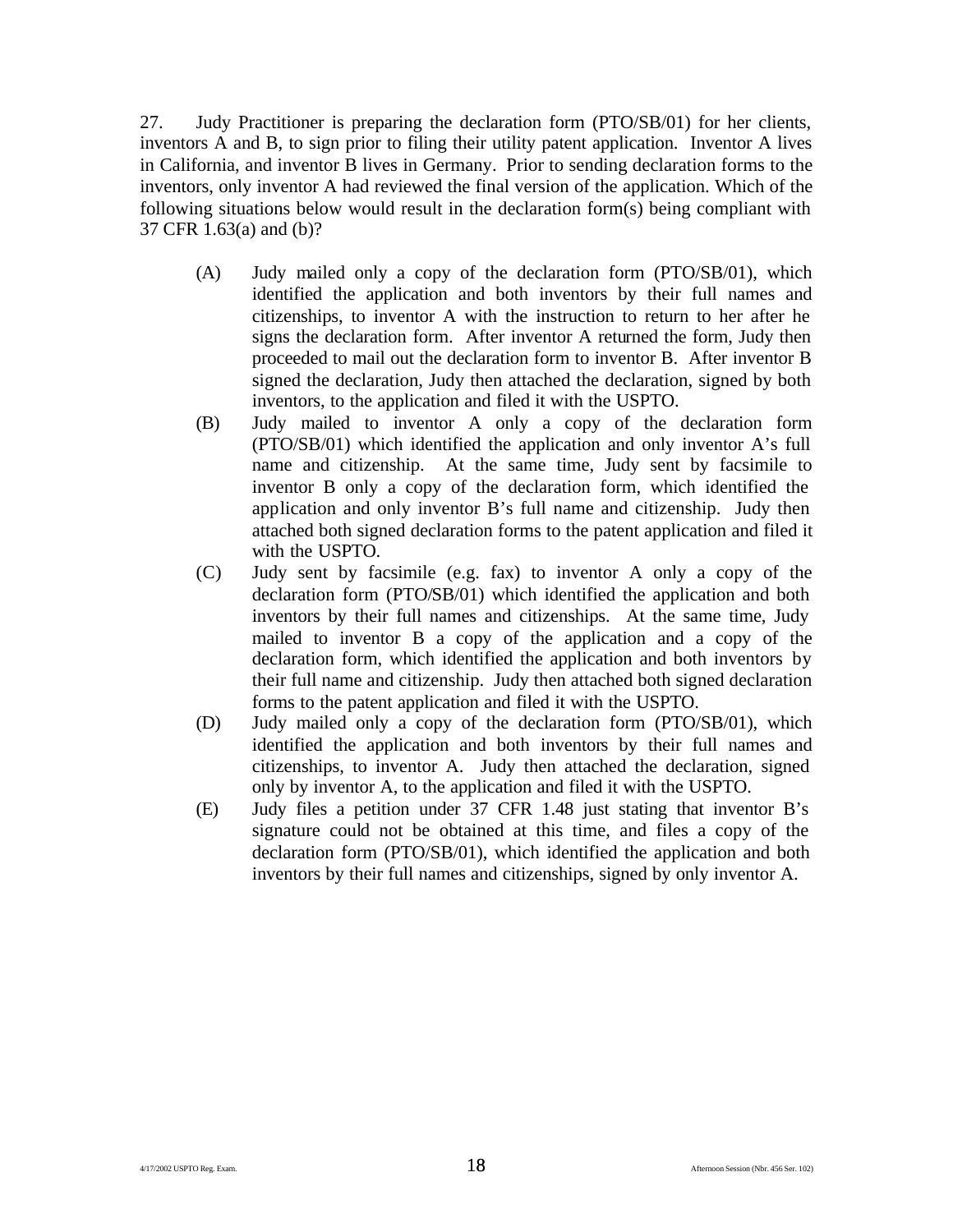28. In accordance with proper USPTO practice and procedure, a submission for a request for continued examination does not include:

- (A) An appeal brief or reply brief (or related papers).
- (B) New arguments in support of patentability.
- (C) New evidence in support of patentability.
- (D) An amendment of the drawings.
- (E) An amendment of the claims.

29. On June 1, 2001, a redacted copy of a pending patent application is filed by the inventor, I. M. Abridged and is published pursuant to 35 U.S.C. § 122(b). J. Q. Practitioner has reason to believe that the application is still pending. J. Q. Practitioner is not an attorney or agent for I. M. Abridged. J. Q. Practitioner is entitled to see or obtain copies of which, if any, portions of the Abridged application?

- (A) J.Q. Practitioner may order only the redacted printed publication document since pending patent applications are otherwise preserved in confidence.
- (B) J.Q. Practitioner may order a copy of the redacted printed publication document, and inspect, but not copy, the file.
- (C) J.Q. Practitioner may inspect the contents of the entire patent application file and obtain copies thereof in addition to obtaining copies of the redacted application publication.
- (D) J.Q. Practitioner may inspect and obtain copies of only the redacted application and no other documents unless applicant I. M. Abridged supplied them in a redacted form.
- (E) J.Q. Practitioner may obtain a copy of the entire application and the file contents if applicant I. M. Abridged failed to submit redacted copies of those documents forming the subsequent prosecution history; otherwise, J.Q. Practitioner may obtain a copy of the redacted application including the redacted contents of the file.

30. Regarding the specification of a nonprovisional patent application, which of the following practices is in accordance with proper USPTO practice and procedure?

- (A) The specification may include tables and chemical formulas.
- (B) The specification must begin with one or more claims.
- (C) The specification may include hyperlinks or other forms of browserexecutable code embedded in the text.
- (D) The specification may include graphical illustrations or flowcharts.
- (E) The specification may include a reservation for a future application of subject matter disclosed but not claimed in the application.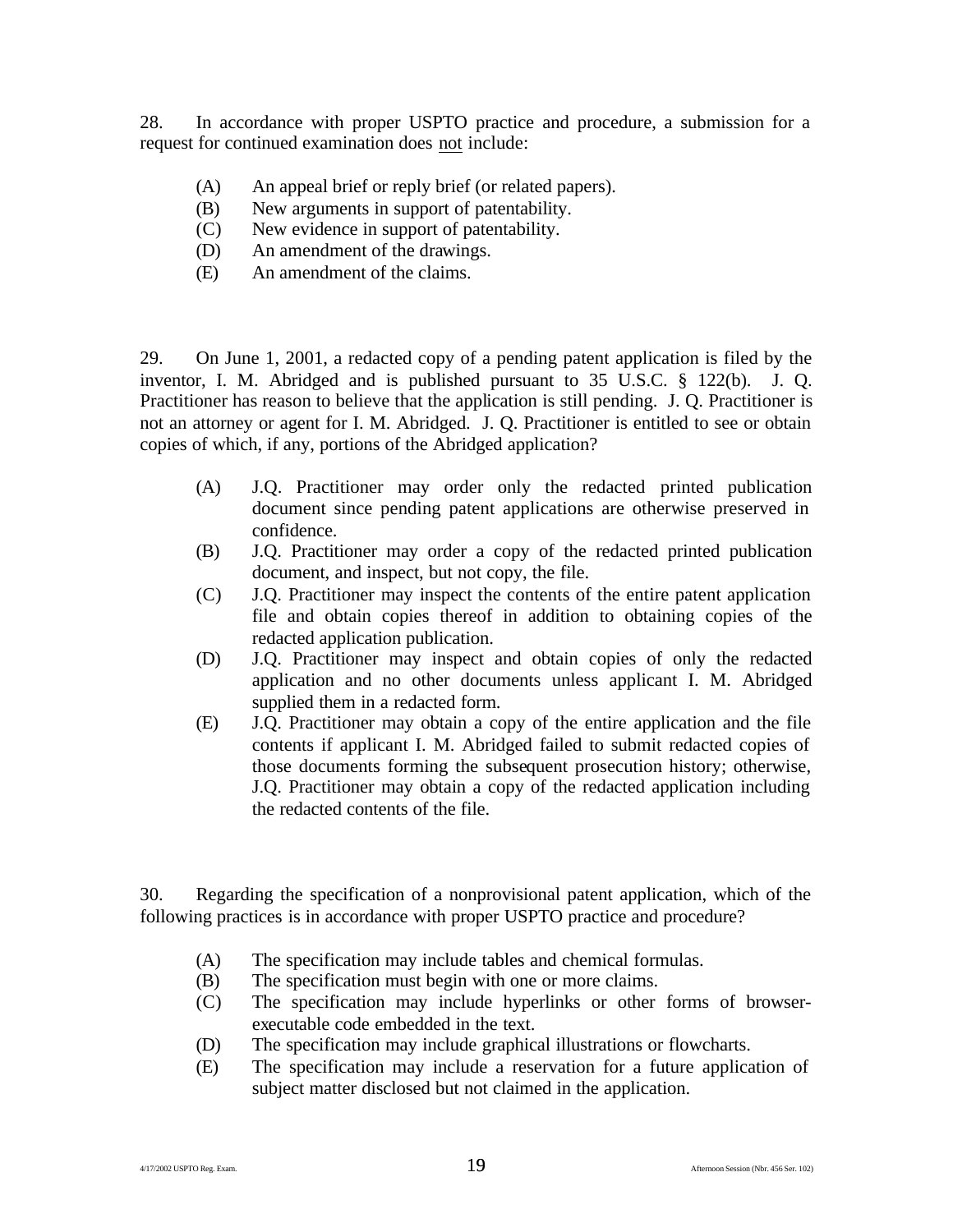31. Applicant Smith filed a nonprovisional utility application on January 2, 2001 claiming the benefit of a prior provisional application filed January 3, 2000. He received a filing receipt with a projected publication date of July 5, 2001. He did not want his application to be published under the provisions of eighteen-month publication. On April 2, 2001, Applicant Smith asked you what is the best way to avoid pre-grant publication of his application with respect to proper USPTO procedure. Which of the following represents the best advice to Applicant Smith without forfeiting his patent rights if you are representing him?

- (A) File a nonpublication request that certifies that the invention disclosed in the nonprovisional application has not been and will not be the subject of an application filed in another country (or under international agreement) that requires eighteen-month publication.
- (B) File a petition to convert the nonprovisional application to a provisional application under 37 CFR 1.53 $(c)(2)$  accompanied by the petition fee, and then file a second non-provisional application with a nonpublication request that includes a proper certification, claiming the benefit of the prior provisional application under 35 U.S.C. § 119(e).
- (C) File a petition for express abandonment to avoid publication under 37 CFR 1.138(c) accompanied by the petition fee.
- (D) File (1) a continued prosecution application under 37 CFR 1.53(d) claiming the benefit of the prior applications under 35 U.S.C. §§ 119(e) and 120 with a nonpublication request that includes a proper certification, (2) a petition for express abandonment to avoid publication under 37 CFR 1.138(c) for the application filed on January 2, 2001, and (3) the required fees.
- (E) File (1) a continuing application under 37 CFR 1.53(b) claiming the benefit of the prior applications under 35 U.S.C. §§ 119(e) and 120 with a nonpublication request that includes a proper certification, (2) a petition for express abandonment to avoid publication under 37 CFR 1.138(c) for the application filed on January 2, 2001, and (3) the required fees.

32. On behalf of your client you have appealed to the Board of Patent Appeals and Interferences a final rejection of claims in the client's patent application. To request an oral hearing for the appeal, you must in a timely manner:

- (A) show that the hearing is necessary and desirable for a proper presentation of the appeal.
- (B) telephone the Board to schedule the hearing and pay the appropriate fee.
- (C) visit the Board to schedule the hearing and pay the appropriate fee.
- (D) confer with the examiner for a date, file a written request, and pay the appropriate fee.
- (E) file a written request and pay the appropriate fee.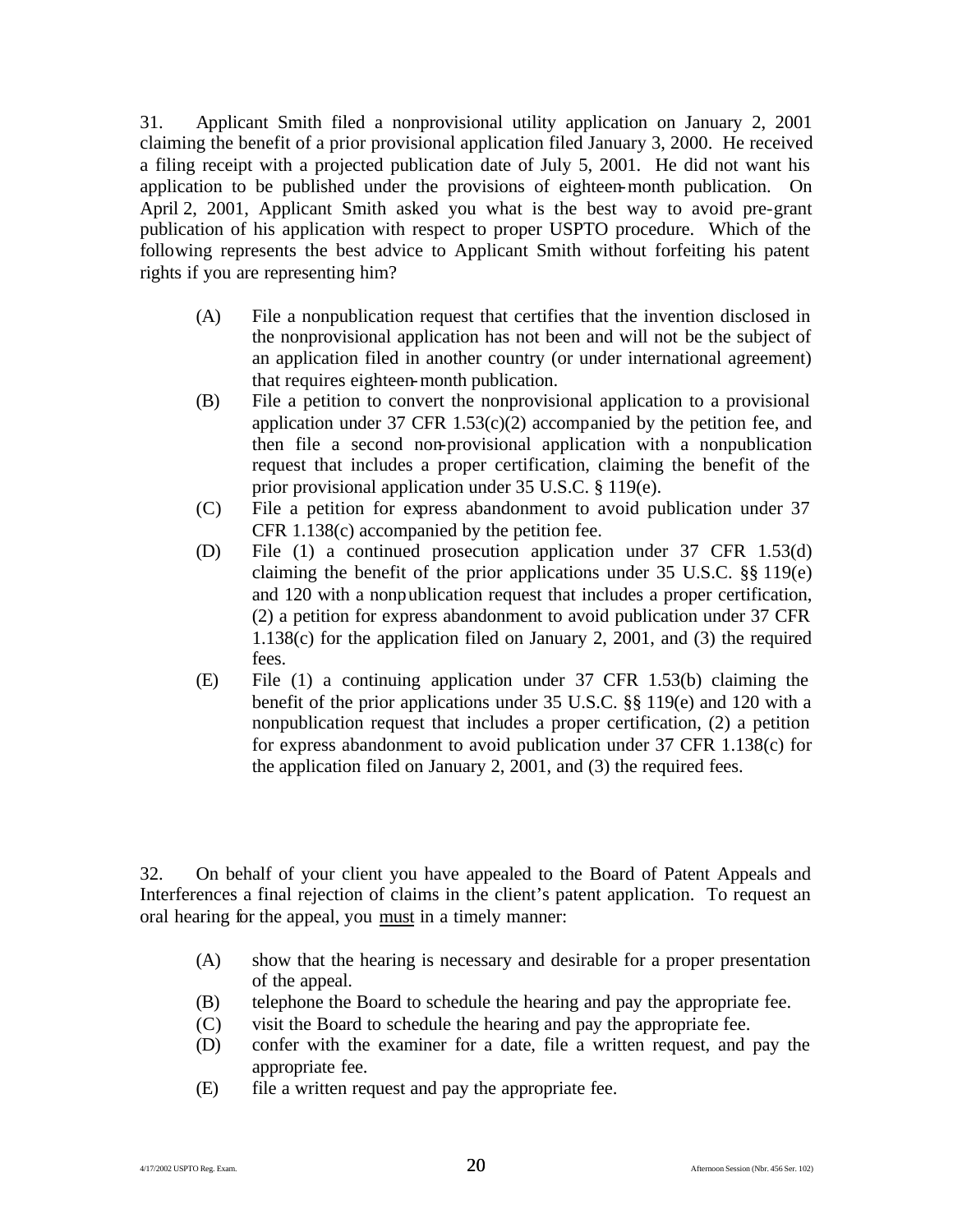33. In early 1999, at the request of MC Motors, Eve demonstrated her reverse automobile heating system at a testing facility in Germany. MC Motors signs a confidentiality agreement and agrees not to disclose the invention to anyone. The test is conducted in a secluded area and the persons involved are sworn to secrecy. Unbeknownst to Eve, MC Motors installs the reverse heating system on its MC cars and begins selling its cars with the reverse heating system in the United States in September 1999. In August 2000, MC files a patent application in the United States for the reverse automobile heating system. In December 2000, Eve files a patent application claiming the automobile heating system. The examiner rejects all the claims in Eve's application based upon an MC Motors brochure advertising its cars in September 1999. Which of the following is true?

- (A) Eve is not entitled to a patent since the invention was on sale in this country, more than one year prior to the date of the application for patent in the United States.
- (B) Since the MC Motors misappropriated the invention and since Eve did not authorize the sale, the rejection may be overcome by showing that the sales by MC Motors were not authorized by Eve.
- (C) MC Motors is entitled to a patent since although it misappropriated the idea for the invention from Eve, the misappropriation was beyond the jurisdiction of the USPTO.
- $(D)$   $(A)$  and  $(C)$ .
- (E) None of the above.

34. On June 9, 1995 you filed a nonprovisional utility patent application on behalf of your client. On May 30, 2000, you have successfully obtained allowance of the claims, and you have paid the issue fee. After further discussions with your client you discover that the client would like to amend the claims by possibly adding new claims that are fully supported by the original disclosure. The new claims would likely be allowable over the prior art in the record. Shortly after paying the issue fee, but before issuance of a patent on the application, you file a request for continued examination along with a proposed amendment and the necessary fee. No other documents are filed. Have you done all that is necessary for your request for continued examination to be granted?

- (A) Yes, since prosecution was closed and your filing date was after June 8, 1995, you can file an RCE upon submitting a request, a submission and the proper fee.
- (B) No, because after the issue fee is paid, you cannot file an RCE unless you have successfully withdrawn the case from issue by petition under 37 CFR 1.313.
- (C) Yes, because the application had not yet been abandoned.
- (D) No, because the application was not a provisional application.
- (E) Yes, because the patent had not been issued at the time the request was filed.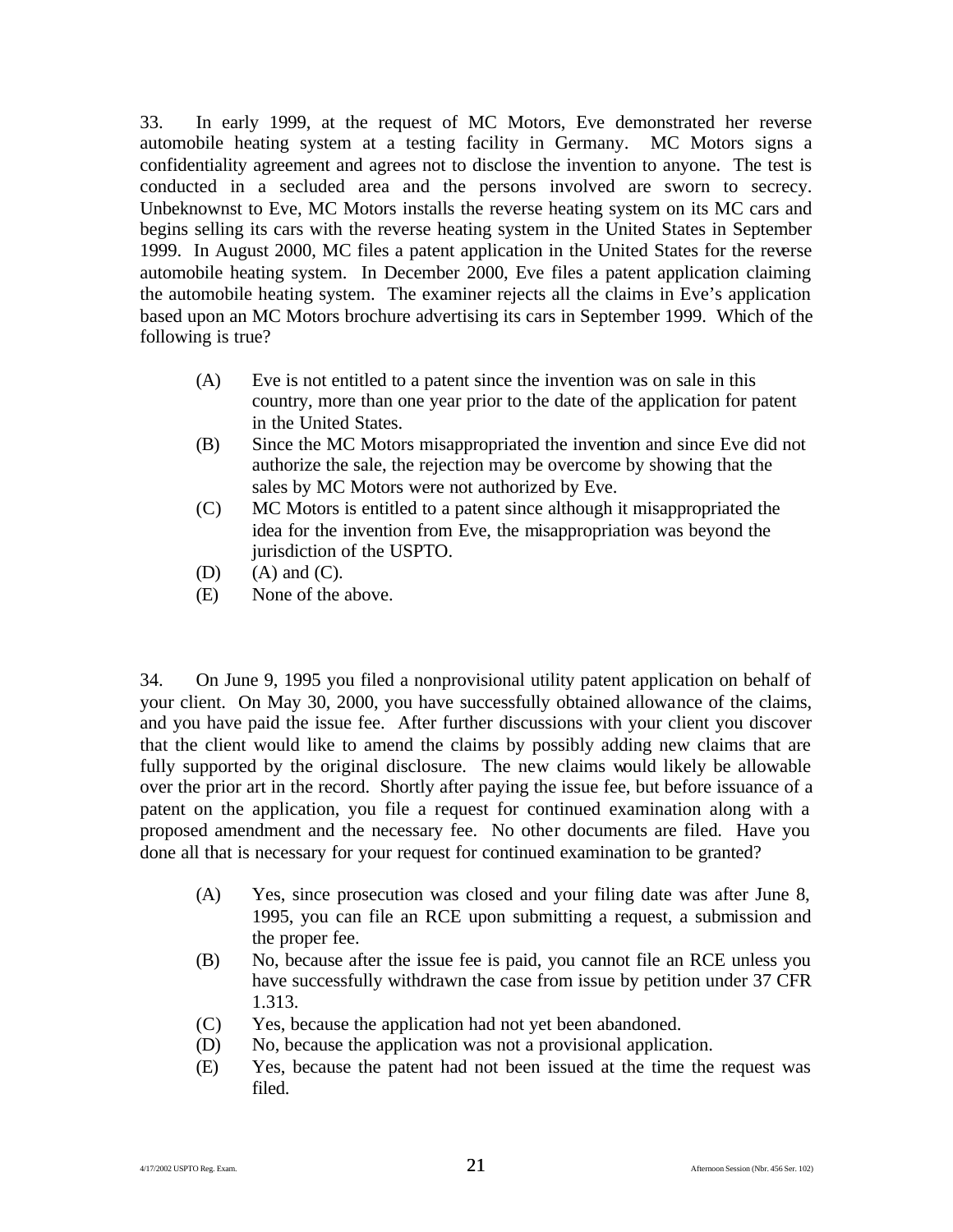35. Ramone filed a nonprovisional patent application in the USPTO on November 5, 1999. A patent was granted on the application on December 5, 2000. On January 5, 2001, Ramone files an application for reissue of the patent accompanied by an amendment enlarging the scope of the claims. On February 5, 2001, Ramone also files in the USPTO a copy of the application, as amended, in compliance with the Office electronic filing system requirements. Which of the following statements is true based upon proper USPTO practice and procedure?

- (A) The copy of the reissue application as amended is subject to pre-grant publication because it was supplied to the USPTO within one month of the actual filing date of the reissue application, i.e., within one month of January 5, 2001.
- (B) The copy of the reissue application as amended is subject to pre-grant publication because it was supplied to the USPTO within fourteen months of the filing date of the issued patent, i.e., within fourteen months of November 5, 1999.
- (C) The reissue application is subject to pre-grant publication because it was not accompanied by a nonpublication request at the time of filing.
- (D) The reissue application is exempt from pre-grant publication.
- (E) The reissue application unchanged by the amendment is subject to pregrant publication.

36. Which of the following is not in accordance with proper USPTO practice and procedure regarding design patent applications filed in March 2001?

- (A) The expedited treatment available for design applications under 37 CFR 1.155 expedites design application processing by, among other things, decreasing clerical processing time as well as the time spent routing the application between processing steps.
- (B) The "petition to make special" procedure is also available for designs and the petition fee is less than the fee for expedited examination.
- (C) To qualify for expedited examination: (1) the application must include drawings in compliance with 37 CFR 1.84; (2) the applicant must have conducted a preexamination search; and (3) the applicant must file a request for expedited examination including: (i) The appropriate fee; and (ii) a statement that a preexamination search was conducted. The statement must also indicate the field of search and include an information disclosure statement in compliance with 37 CFR 1.98.
- (D) If the design application is not effectively expedited by the Office, the fee for expediting the application will be refunded.
- (E) The Office will not examine an application that is not in condition for examination (*e.g.*, missing basic filing fee) even if the applicant files a request for expedited examination under this section.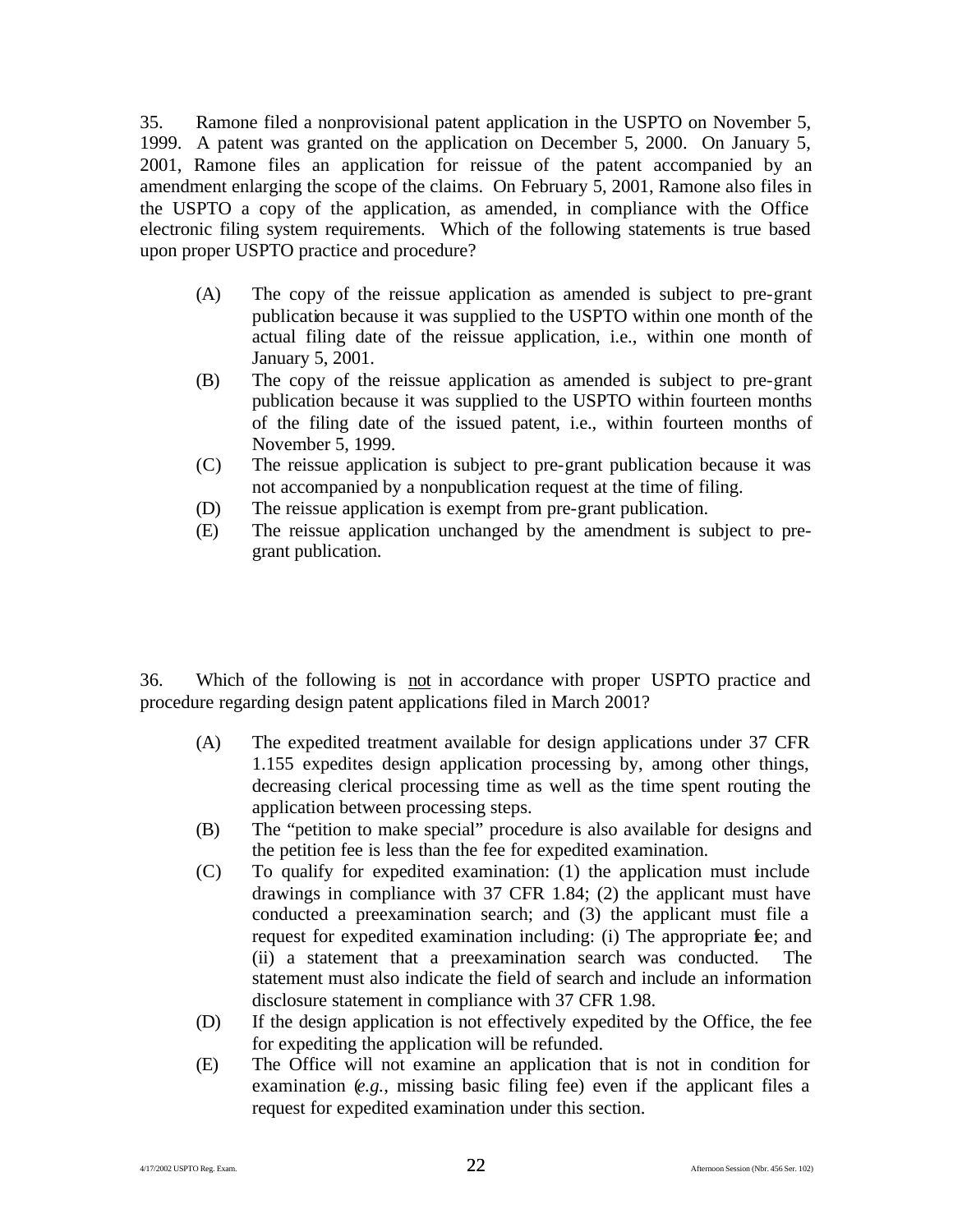37. Applicant Einstein files a patent application on November 26, 1999, that claims a new type of football pads. Prosecution is conducted and the application issues as a patent to Einstein on April 3, 2001. A competitor, Weisman, who has been making and selling football pads since April of 1998, learns of Einstein's patent when Einstein approaches him on May 3, 2001, with charges of infringement of the Einstein patent. Weisman makes an appointment to see you to find out what he can do about Einstein's patent, since Weisman believes that he is the first inventor of the claimed subject matter. At your consultation on May 17, 2001, with Weisman, you discover that Weisman widely distributed printed publications containing a fully enabling disclosure of the invention and all claimed elements in the Einstein patent. Weisman used the printed publication for marketing his football pads in April of 1998. Weisman explains that he wishes to avoid litigation. Which of the following is a proper USTPO practice and procedure that is available to Weisman?

- (A) Weisman should file a petition to correct inventorship under 37 CFR 1.324 in the patent, along with a statement by Weisman that such error arose without any deceptive intention on his part, requesting that a certificate of correction be issued for the patent under 35 U.S.C. §256, naming the correct inventive entity, Weisman.
- (B) Weisman should file a reissue application under 35 U.S.C. § 251, requesting correction of inventorship as an error in the patent that arose or occurred without deceptive intention, wherein such error is corrected by adding the inventor Weisman and deleting the inventor Einstein, as well as citing Joe Weisman's April 1998 printed publication for the football pads as evidence that Weisman is the correct inventor.
- (C) Weisman should file a prior art citation under 35 U.S.C. § 301, citing the sales in April 1998 of football pads, and explain the pertinency and manner of applying such sales to at least one claim of the Einstein patent.
- (D) Weisman should file a request for *ex parte* reexamination of the Einstein patent under 35 U.S.C. § 302, citing the April 1998 printed publication of football pads in, and explain the pertinency and manner of applying such prior art to at least one claim of the Einstein patent.
- (E) Weisman should file a request for *inter partes* reexamination of the Einstein patent under 35 U.S.C. § 311, citing public use of the football pads in April 1998, and explain the pertinency and manner of applying such prior use to at least one claim of the Einstein patent.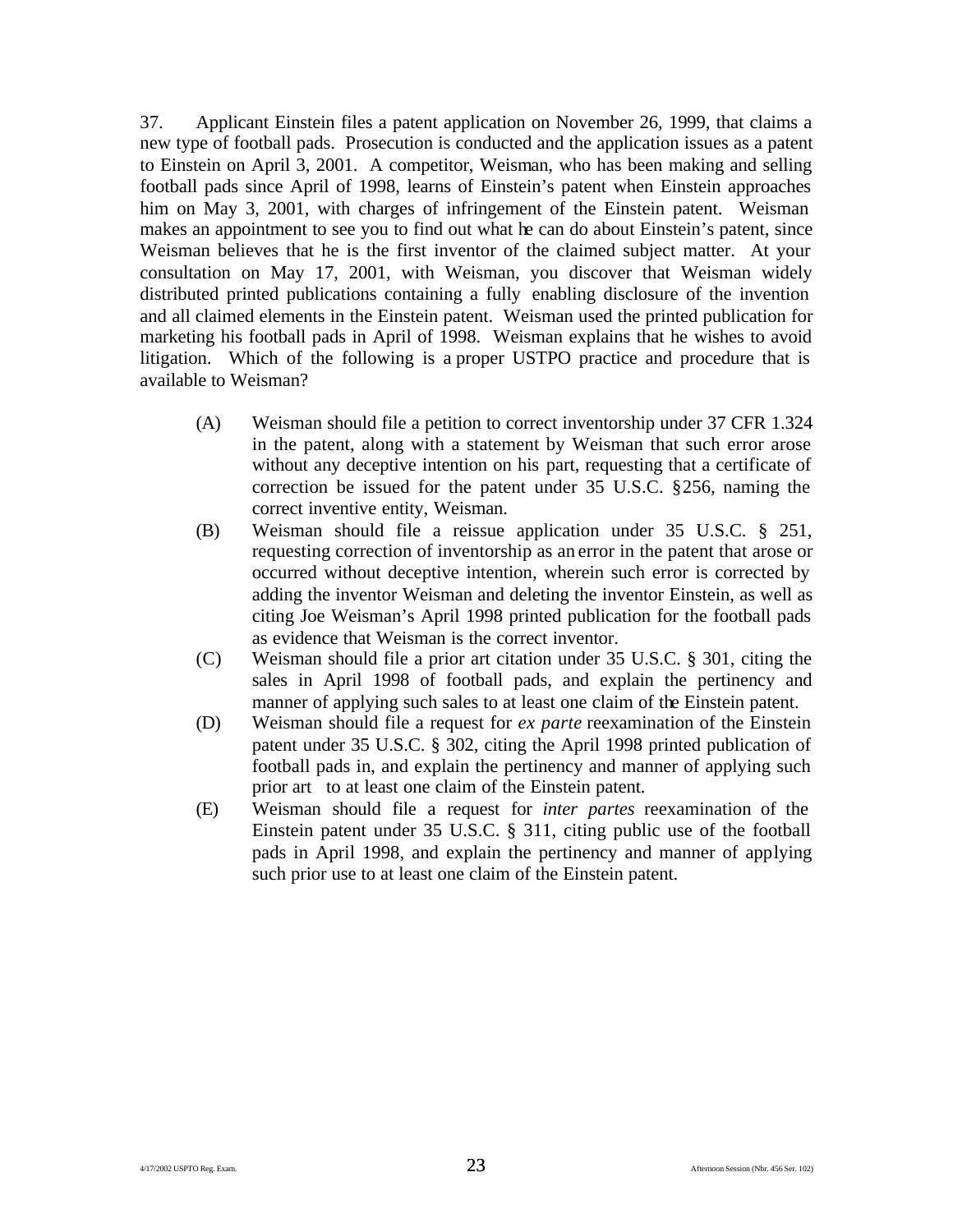38. Which of the following can correct the inventorship of a patent application in accordance with proper USPTO practice and procedure?

- (A) An unexecuted nonprovisional application was filed January 3, 2001 naming Jones and Smith as inventors. Smith was named an inventor in error. A Notice to File Missing Parts of Application was mailed by the Office, that requested a surcharge and an executed oath or declaration under 37 CFR 1.63 by Jones and Smith. A registered practitioner in timely response to the Notice submitted the requested surcharge and a declaration under 37 CFR 1.63 that named only Jones as the inventor, which declaration was only executed by Jones. The registered practitioner had determined that a request to correct inventorship under 37 CFR 1.48(a) was unnecessary. No papers were submitted, by Smith, clarifying that she is not an inventor.
- (B) A nonprovisional application was filed January 3, 2001 with a declaration under 37 CFR 1.63 naming Jones and Smith as inventors, which declaration was signed only by Jones. Smith was named an inventor in error. A Notice to File Missing Parts of Application was mailed by the Office that requested a surcharge and an executed oath or declaration by Smith. A registered practitioner timely responded to the Notice by submitting the requested surcharge and a new declaration under 37 CFR 1.63 that identified Jones as the sole inventor, which declaration was executed only by Jones.
- (C) A nonprovisional application was filed February 28, 2000 that improperly named Jones as the sole inventor in a declaration under 37 CFR 1.63. Only Jones executed the declaration. Applicant need only re-file the application as a continued prosecution application naming the correct inventorship of Jones and Smith in the new application's transmittal letter.
- (D) A continuation application was filed under 37 CFR 1.53(b) using a copy of an executed declaration from the prior application for which a continuation was filed to correct the inventorship. The continuation application papers were accompanied by a request by a registered practitioner, in the continuation application transmittal paper, that Smith, named as an inventor in the prior application, be deleted as an inventor in the continuation application.
- $(E)$   $(A)$  and  $(D)$ .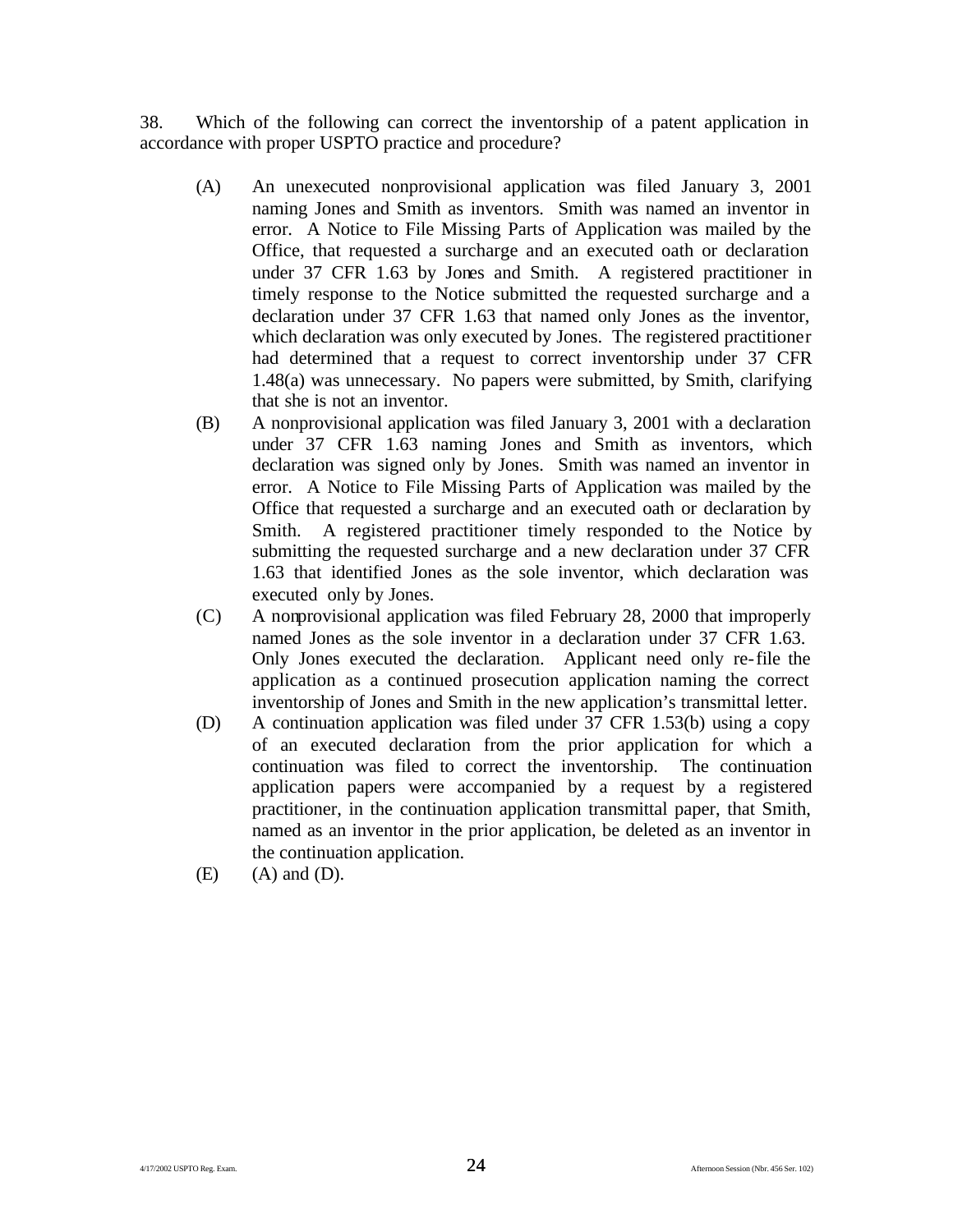39. A nonprovisional application under 37 CFR 1.53(b) is filed with a check for the exact amount of a small entity basic filing fee. A registered practitioner's well trained legal assistant when filing the application forgot to also submit a written assertion of entitlement to small entity status that had been executed by the sole assignee who is a small entity. Which of the following is/are in accordance with proper USPTO practice and procedure?

- (A) Applicant need not supplement the initial filing with the omitted written assertion of small entity status as the payment of the small entity filing fee will suffice to accord small entity status.
- (B) If the application is allowed, applicant cannot pay the issue fee in the small entity amount unless the fee is accompanied by a written assertion of small entity status.
- (C) If after filing of the application small entity status becomes no longer appropriate, applicant may continue to pay small entity fees for newly added claims in a response to a first Office action rejection.
- (D) If the application is allowed, a registered practitioner could pay a small entity issue fee solely based on the assignee's written assertion of small entity status that was not originally submitted if the practitioner now submits it with the issue fee.
- $(E)$   $(A)$  and  $(C)$ .
- 40. Claims 1 and 2 in a patent application state the following:

Claim 1. An apparatus for sitting comprising:

- (i) a square shaped base member;
- (ii) four elongated members mounted to the bottom of the base member; and
	- (iii) a circular back member mounted to the base member.

Claim 2. An apparatus as in claim 1, further comprising a spring connected to the back member and to the base member.

Which, if any, of the following claims fully supported by the specification and presented in the application, is in accordance with USPTO rules and procedure?

- (A) 3. An apparatus as in claim 1, wherein the base member is rectangularly shaped.
- (B) 3. An apparatus as in claim 2, wherein the wheels connected to each of the elongated members are plastic.
- (C) 3. An apparatus as in the preceding claims, further comprising a pressuresensing device connected to the base member.
- (D) 3. An apparatus as in any of the preceding claims, in which the circular back member is wooden.
- (E) None of the above.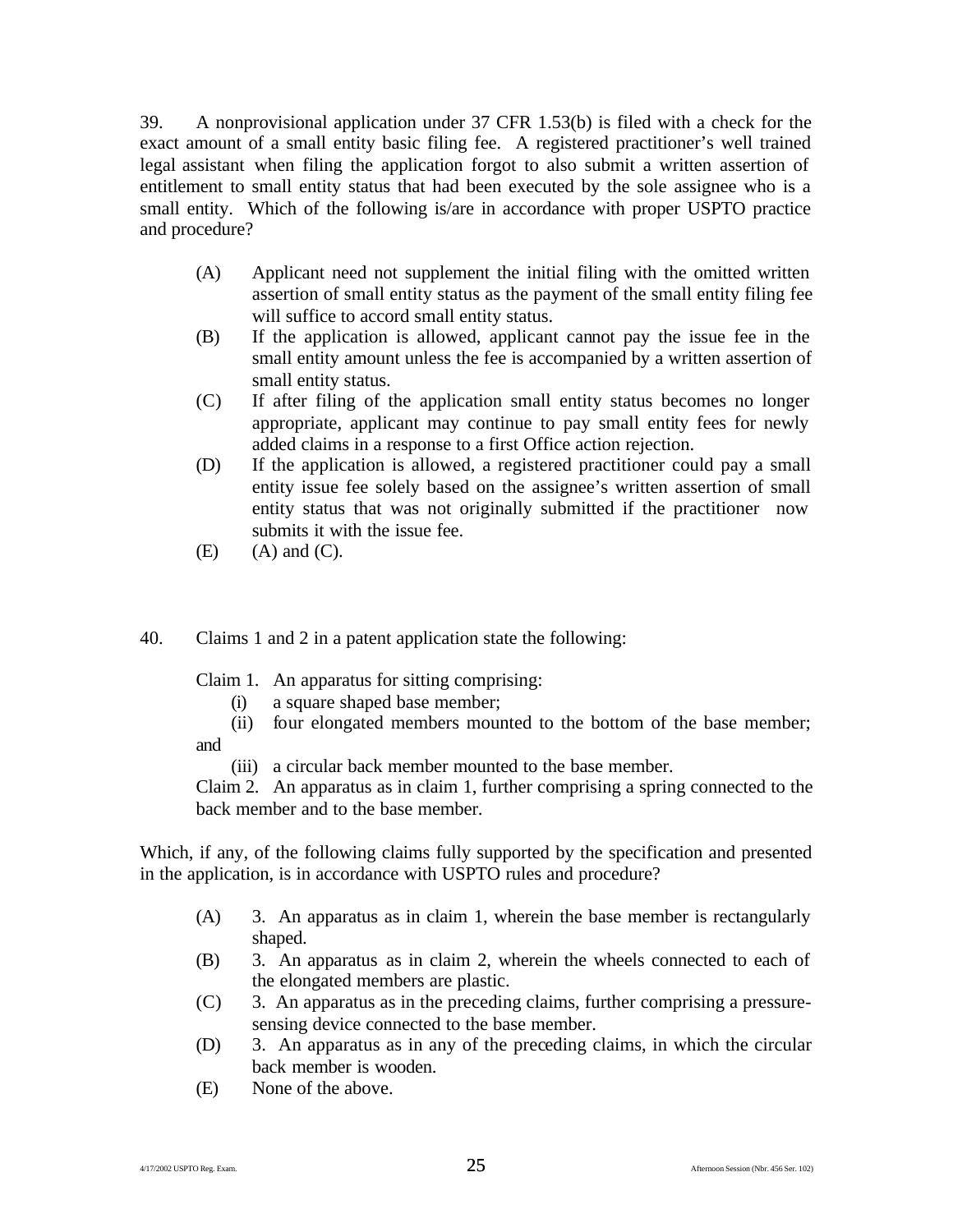41. Which of the following USPTO practices or procedures may be properly employed to overcome a rejection properly based on 35 U.S.C. § 102(b)?

- (A) Timely perfecting a claim to priority under 35 U.S.C. § 119(a)-(d) based on a foreign application having a foreign priority filing date that antedates the reference.
- (B) Filing a declaration under 37 CFR 1.131 that antedates the cited prior art.
- (C) Timely perfecting priority under 35 U.S.C. §§ 119(e) or 120 by amending the specification of the application to contain a specific reference to a prior application having a filing date that antedates the reference.
- $(D)$   $(A)$  and  $(C)$ .
- $(E)$  (A),  $(B)$  and  $(C)$ .

42. Regarding a power of attorney or authorization of agent in a patent application, which of the following is in accordance with proper USPTO practice and procedure?

- (A) Powers of attorney to firms submitted in applications filed in the year 2001 are recognized by the United States Patent and Trademark Office.
- (B) The associate attorney may appoint another attorney.
- (C) The filing and recording of an assignment will operate as a revocation of a power or authorization previously given.
- (D) Revocation of the power of the principal attorney or agent does not revoke powers granted by him or her to other attorneys or agents.
- (E) All notices and official letters for the patent owner or owners in a reexamination proceeding will be directed to the attorney or agent of record in the patent file at the address listed on the register of patent attorneys and agents.

43. On December 24, 2001, you were retained to file a U.S. nonprovisional patent application for inventions X, and Y. In preparing the U.S. patent application, you discovered that the same inventors filed an application for invention X in Germany on December 28, 2000 and an application for inventions X and Y in France on March 13, 2001. The German application was never published and was abandoned on July 2, 2001. What is the latest date you could file a U.S. patent application at the USPTO to properly have the right of priority for the inventions disclosed in the U.S. patent application?

- (A) December 27, 2001 (Thursday)
- (B) December 28, 2001 (Friday)
- (C) January 2, 2002 (Wednesday)
- (D) March 12, 2002 (Tuesday)
- (E) March 13, 2002 (Wednesday)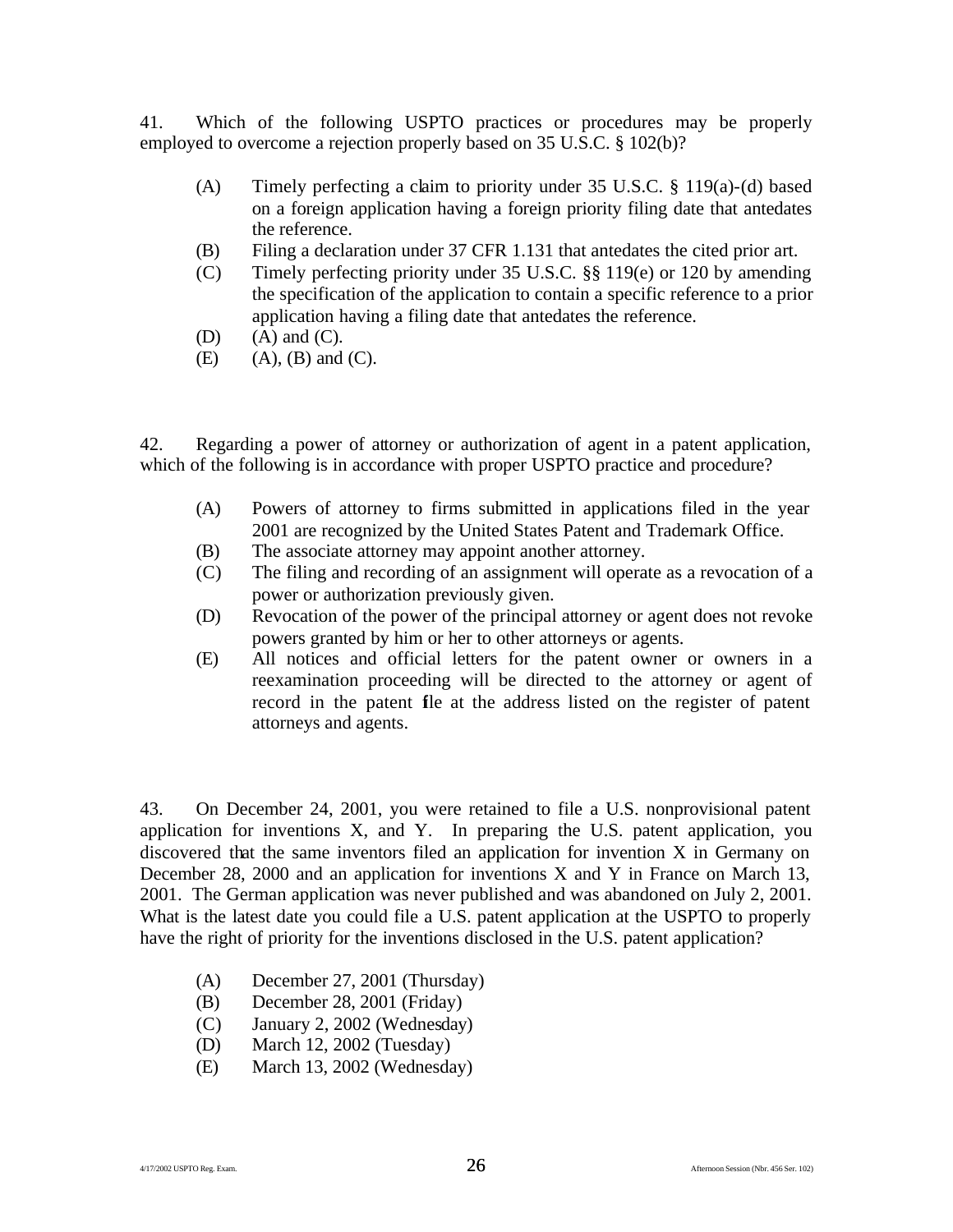44. A U.S. patent application discloses an adhesive composition described as useful for causing a football to stick to human skin. The application discloses that the composition is made of known materials in equal amounts by weight of A and B. The application discloses that A must be at a temperature between 10 and 30 degrees Celsius, and that B can be either of known materials X or Y. The application discloses that by adding different effective amounts of known material C to the composition, the composition's stickiness or hardness can be changed. In one example, the application discloses an effective amount of material C that can be added to the composition to increase stickiness of the composition. The application also discloses in another example a different effective amount of material C that must be added to the composition to increase the composition's hardness. The effective amounts of material C used in the two examples differ, and the examples describe the effective amounts. Which of the following claims, included in the application, complies with the requirements of 35 U.S.C. § 112, second paragraph, and 35 U.S.C. § 101?

- (A) Claim 1. A process for using a composition to cause a football to stick to human skin.
- (B) Claim 2. A composition comprising equal amounts by weight of A and B, wherein A is at a temperature between 10 and 30 degrees Celsius, and B is X or Y.
- (C) Claim 3. A composition comprising equal amounts by weight of A and B, and an effective amount of C, wherein A is at a temperature between 10 and 30 degrees Celsius.
- (D) Claim 4. A composition comprising equal amounts by weight of A and B, wherein A is at a temperature between 10 and 30 degrees Celsius, preferably between 15 and 20 degrees Celsius.
- (E) Claim 5. A composition comprising equal amounts by weight of A and B and a process of using the composition to cause a football to stick to human skin.

45. An application is transmitted to the USPTO on January 12, 2001, without an oath or declaration by any of the inventors. Which of the following, prior to the filing of an oath or declaration, may properly change the address to which the Office will direct all notices, official letters, and other communications relating to the application?

- (A) A registered practitioner that filed the application.
- (B) Any registered practitioner named in the transmittal papers accompanying the original application, if the application was filed by a registered practitioner.
- (C) One inventor who solely filed the application, where two inventors are named in the transmittal papers accompanying the original application.
- (D) (A), (B), and (C).
- $(E)$   $(A)$  and  $(B)$ .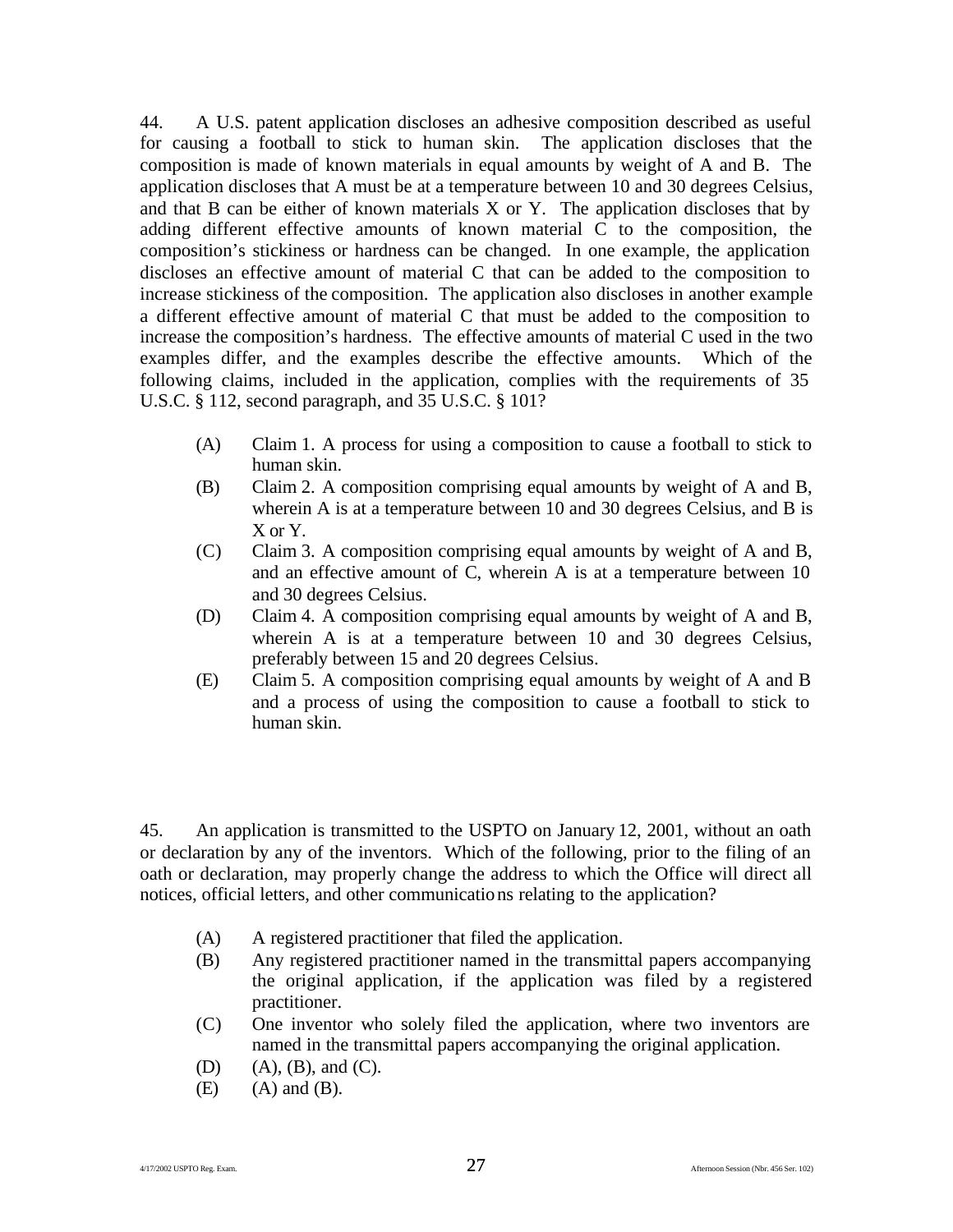46. Which of the following is/are information which the USPTO may require an attorney of record in a reissue application to submit in a reply to a first Office action dated April 12, 2001?

- (A) Information used in invention process: A copy of any non-patent literature, published application, or patent (U.S. or foreign) that was used in the invention process, such as by designing around or providing a solution to accomplish an invention result.
- (B) The publication date of an undated document mentioned by applicant which may qualify as printed publication prior art.
- (C) Comments on a new decision by the Federal Circuit that appears on point in the examination of the application.
- (D) (A), (B), and (C).
- (E) None of the above.

47. Practitioner prepared a patent application containing a table of 52 pages and a computer program listing of 360 lines (up to 72 characters per line). The application is sent via the U.S. Mail to the USPTO. Which of the following identifies the proper submission using electronic media in accordance with USPTO rules and procedure?

- (A) The computer program listing must be submitted on a duplicate set of compact discs, while the table may be submitted on a duplicate set of compact discs.
- (B) The computer program listing may be submitted on a magnetic floppy disc and the rest of the application must be submitted on paper.
- (C) The computer program listing and the table may be submitted on a magnetic floppy disc, magnetic tape or paper.
- (D) The table must be submitted, and optionally the computer program listing may be submitted, on either magnetic floppy disc, compact disc, magnetic tape.
- (E) The entire application may be sent on a single copy of a compact disc.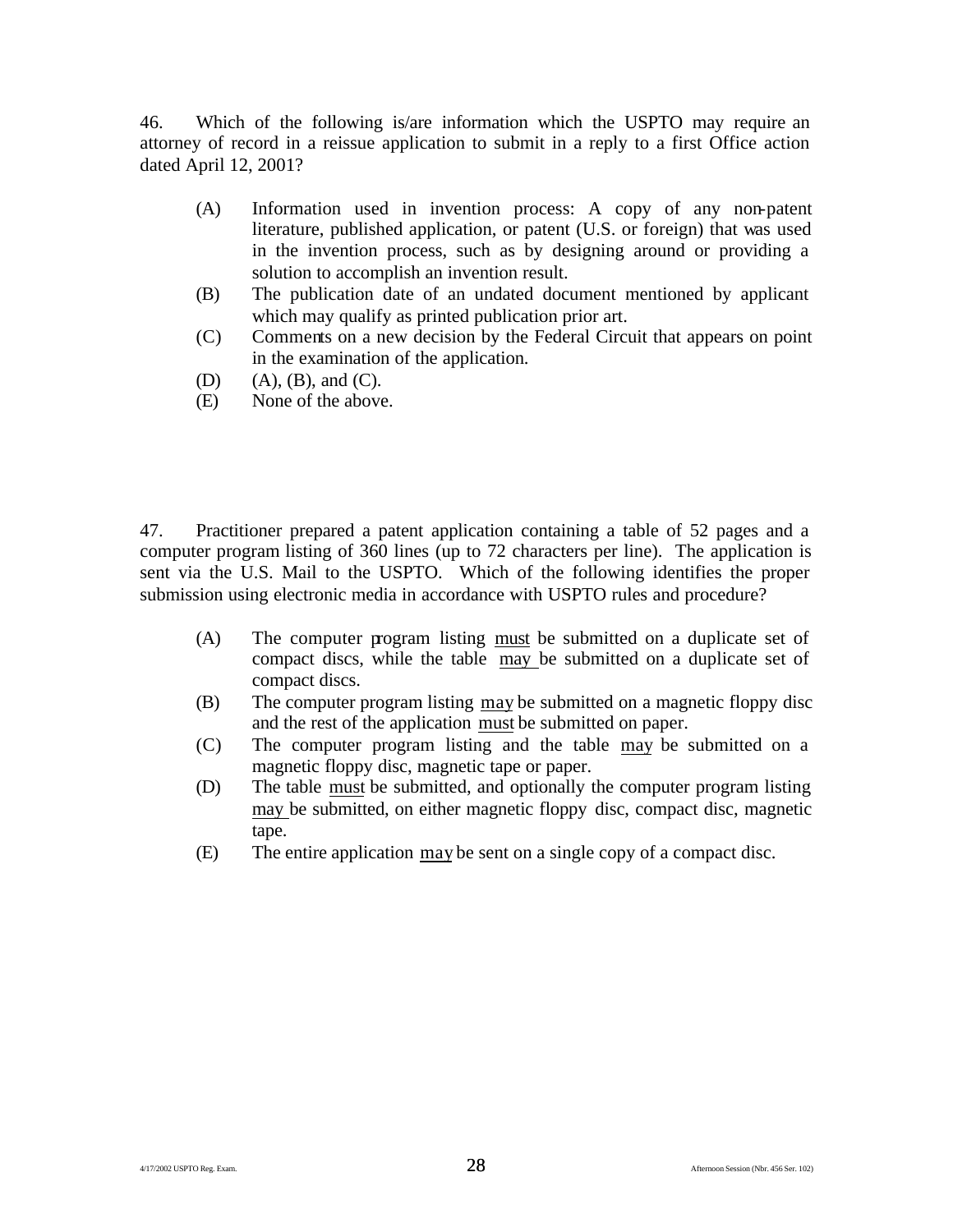48. On March 29, 2002, you received a Notice of Allowability (PTO-37) and Notice of Allowance (PTOL-85) on the first application that you filed as a registered practitioner. The Notice of Allowability and the Notice of Allowance were dated March 26, 2002, and mailed from the USPTO on March 26, 2002. Each notice set a three month period for reply. The Notice of Allowability indicated that new drawings were required to incorporate the proposed drawing correction you filed with your reply to the final Office action. The Notice of Allowance indicated that you must pay the issue fee and publication fee. What is the latest date you could file new drawings to prevent the abandonment of the application?

- (A) June 25, 2002 (Tuesday).
- (B) June 26, 2002 (Wednesday).
- (C) July 29, 2002 (Monday), with a petition for a one-month extension of time.
- (D) August 26, 2002 (Monday), with a petition for a two-month extension of time.
- (E) September 25, 2002 (Wednesday), with a petition for a three-month extension of time.

49. On January 2, 2001, Mr. Star filed a patent application naming Mr. Stripe, Ms. Ross and Mr. Flag as joint inventors using the Express Mail service of the United States Post Office. The filing fee was included with the application on filing. The application that was filed on January 2, 2001 was not filed with an executed declaration, but the transmittal letter for the application clearly identified Stripe, Ross and Flag as joint inventors. On February 15, 2001, a "Notice to File Missing Parts of Application" was mailed, requiring an executed oath or declaration, and a surcharge for their late filing. Star mailed a copy of a blank declaration naming Stripe, Ross and Flag as joint inventors and a copy of the application papers (specification, claims and drawings) to each named inventor. Ross and Flag contact Star and inform him that Stripe was not an inventor. Stripe does not reply and Star is unable to reach Mr. Stripe. Star investigates the matter, and determines that the correct inventorship is Ross and Flag. Which of the following should be filed in reply to the Notice, together with a surcharge?

- (A) A declaration under 37 CFR 1.63 that names Stripe, Ross, and Flag as inventors, and is signed by Ross and Flag.
- (B) A request to delete Mr. Stripe as an inventor under 37 CFR 1.48 and an executed declaration signed by Ross and Flag.
- (C) A petition under 37 CFR 1.47 to accept a declaration under 37 CFR 1.63 signed by Ross and Flag, but without the signature of Stripe.
- (D) A declaration under 37 CFR 1.63 that names only Ross and Flag as inventors, and is signed by Ross and Flag.
- (E) A request to hold the requirements of the notice in abeyance pending further inquiry into the inventorship.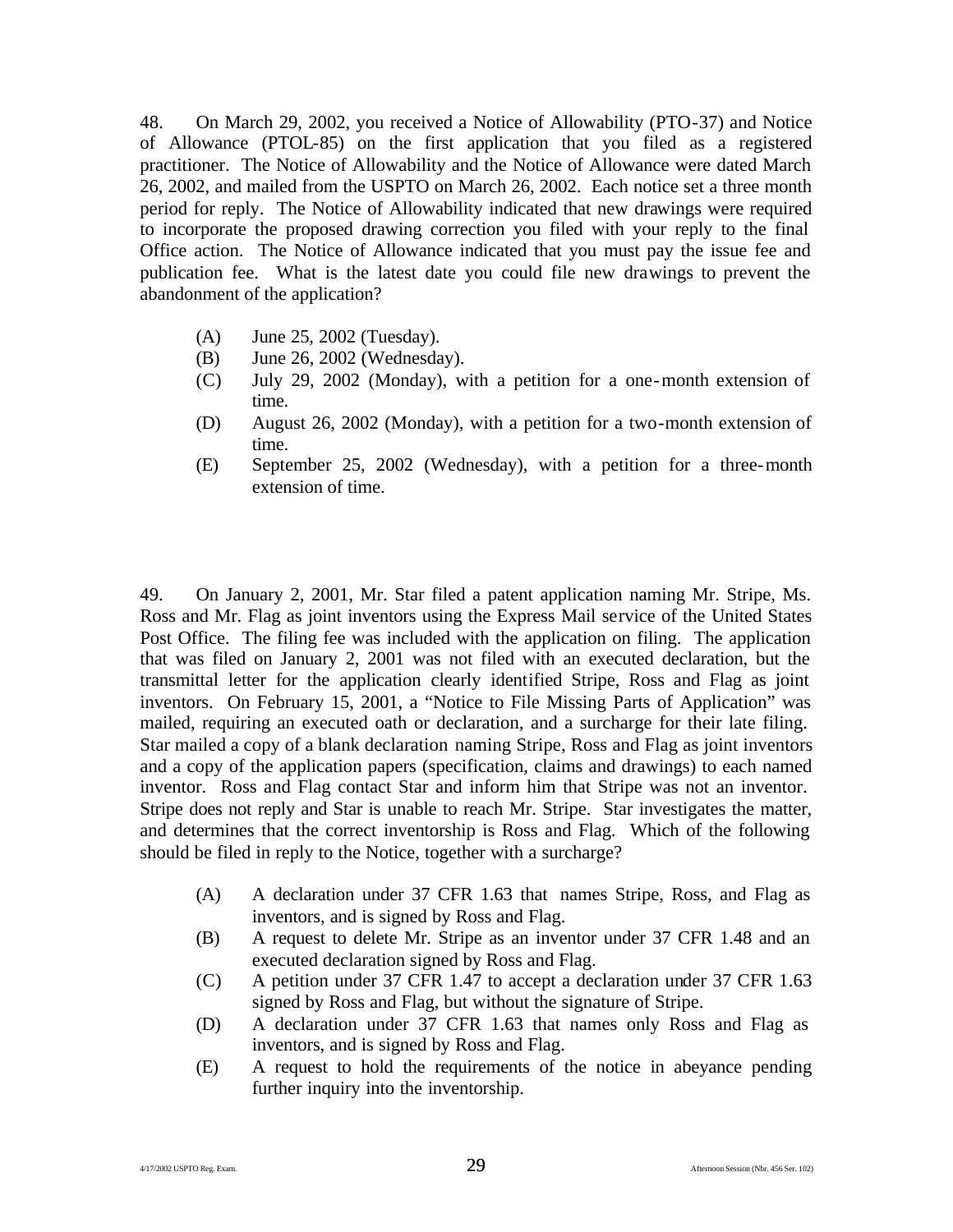50. Regarding claims, which of the following practices is not in accordance with proper USPTO practice and procedure?

- (A) A singular dependent claim 2 could read as follows: 2. The product of claim 1 in which…
- (B) An application may contain a series of singular dependent claims in which a dependent claim refers to a preceding claim which, in turn, refers to another preceding claim.
- (C) A dependent claim may refer back to any preceding independent claim.
- (D) A claim which depends from a dependent claim may be separated therefrom by any claim which does not also depend directly or indirectly from said "dependent claim."
- (E) Each claim begins with a capital letter and ends with a period.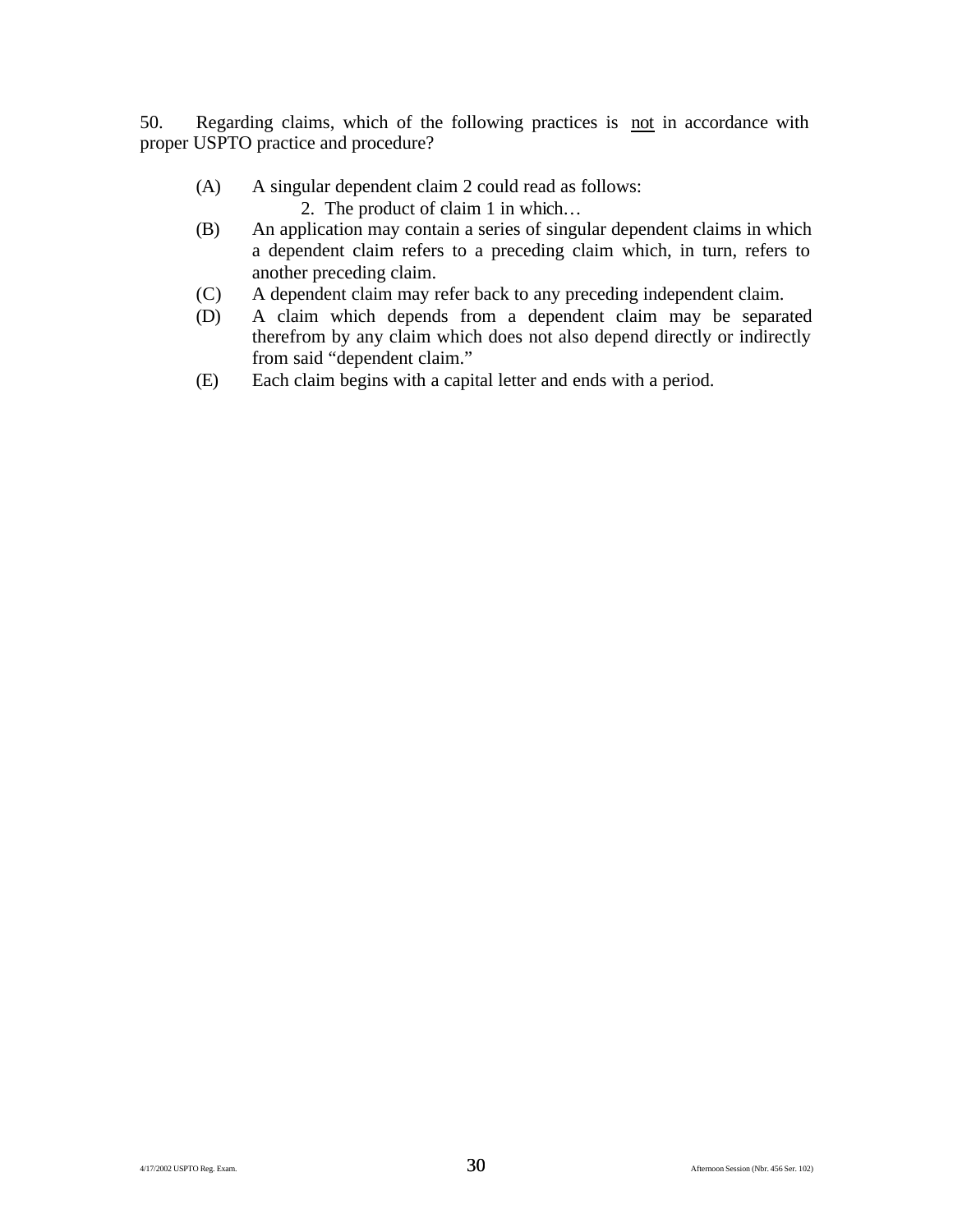THIS PAGE INTENTIONALLY LEFT BLANK